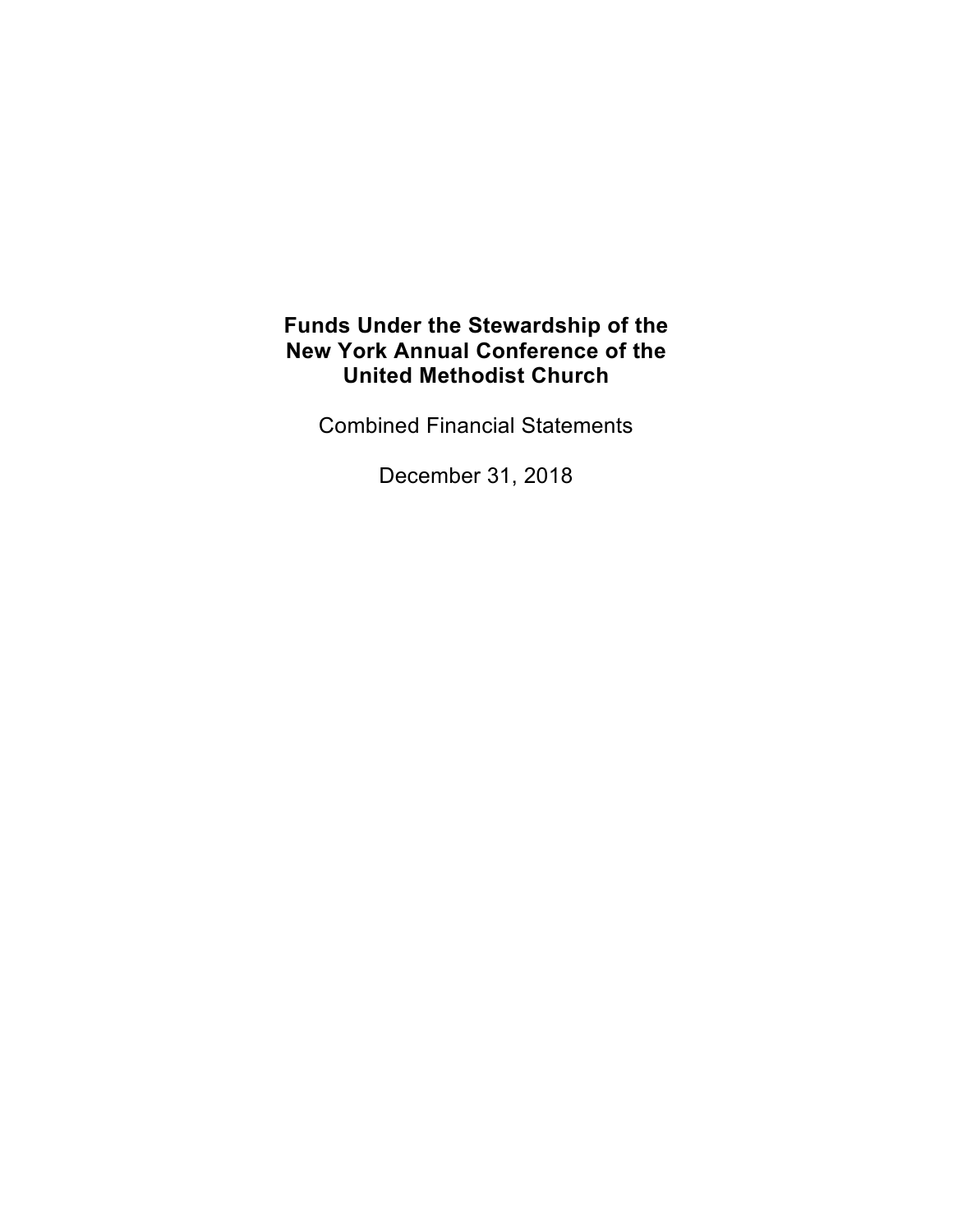

#### **Independent Auditors' Report**

**Board of Trustees Funds Under the Stewardship of the New York Annual Conference of the United Methodist Church White Plains, New York** 

We have audited the accompanying combined financial statements of the Funds Under the Stewardship of the New York Annual Conference of the United Methodist Church (the "NYAC"), which comprise the combined statement of financial position as of December 31, 2018, and the related combined statements of activities, functional expenses and cash flows for the year then ended, and the related notes to the combined financial statements.

#### *Management's Responsibility for the Combined Financial Statements*

Management is responsible for the preparation and fair presentation of these combined financial statements in accordance with accounting principles generally accepted in the United States of America; this includes the design, implementation, and maintenance of internal control relevant to the preparation and fair presentation of combined financial statements that are free from material misstatement, whether due to fraud or error.

#### *Auditors' Responsibility*

Our responsibility is to express an opinion on these combined financial statements based on our audit. We conducted our audit in accordance with auditing standards generally accepted in the United States of America. Those standards require that we plan and perform the audit to obtain reasonable assurance about whether the combined financial statements are free from material misstatement.

An audit involves performing procedures to obtain audit evidence about the amounts and disclosures in the combined financial statements. The procedures selected depend on the auditors' judgment, including the assessment of the risks of material misstatement of the combined financial statements, whether due to fraud or error. In making those risk assessments, the auditor considers internal control relevant to the entity's preparation and fair presentation of the combined financial statements in order to design audit procedures that are appropriate in the circumstances, but not for the purpose of expressing an opinion on the effectiveness of the entity's internal control. Accordingly, we express no such opinion. An audit also includes evaluating the appropriateness of accounting policies used and the reasonableness of significant accounting estimates made by management, as well as evaluating the overall presentation of the combined financial statements.

We believe that the audit evidence we have obtained is sufficient and appropriate to provide a basis for our qualified audit opinion.

PKF O'CONNOR DAVIES, LLP 500 Mamaroneck Avenue, Harrison, NY 10528 I Tel: 914.381.8900 I Fax: 914.381.8910 I www.pkfod.com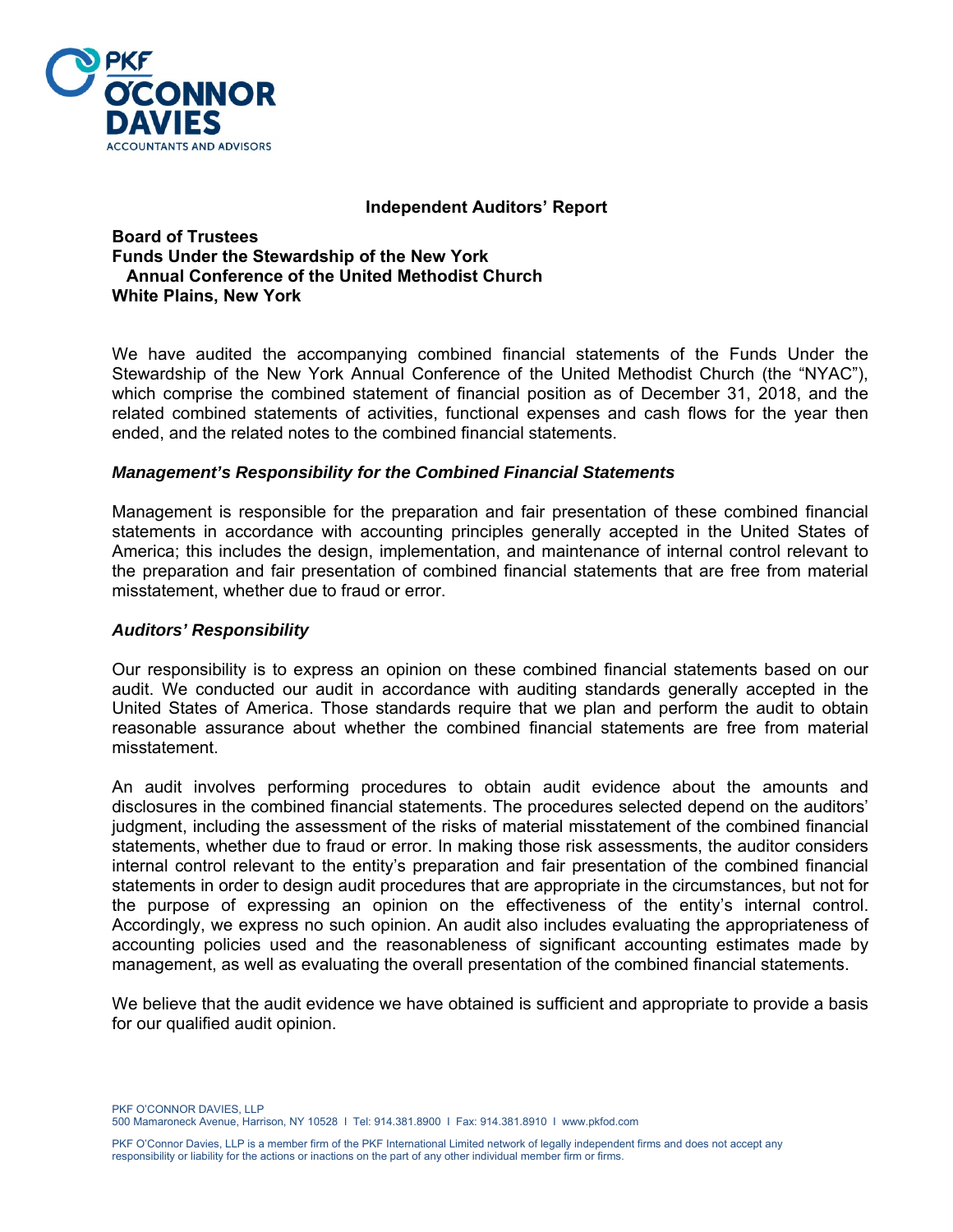Page 2

## *Basis for Qualified Opinion*

As more fully described in note 3 to the combined financial statements, the NYAC has not recorded the funded status of its postretirement benefit plan in the combined financial statements, which in our opinion, should be recognized to conform with accounting principles generally accepted in the United States of America. If the funded status of the postretirement benefit plan was accounted for properly, liabilities would be increased by \$20,823,967 and net assets would be decreased by the same amount as of December 31, 2018. The effect on the combined statements of activities and cash flows has not been determined.

## *Qualified Opinion*

In our opinion, except for the effects of not recording the accumulated postretirement benefit obligation in the combined financial statements at the present value of the anticipated actuarial cost of the health benefits for retirees and related benefit expense as discussed in the Basis for Qualified Opinion paragraph, the combined financial statements referred to in the first paragraph present fairly, in all material respects, the combined financial position of the New York Annual Conference as of December 31, 2018, and the results of its operations and its cash flows for the year then ended in accordance with accounting principles generally accepted in the United States of America.

## *Report on Summarized Comparative Information*

We have previously audited the NYAC's December 31, 2017 combined financial statements, and for the reason discussed in the basis for qualified opinion on the 2018 financial statements we also expressed a qualified audit opinion on those 2017 audited combined financial statements in our report dated June 26, 2018. In our opinion, the summarized comparative information presented herein as of and for the year ended December 31, 2017 is consistent, in all material respects, with the audited combined financial statements from which it has been derived.

#### *Prior Period Adjustment*

As discussed in Note 20 to the combined financial statements, adjustments were necessary to various opening balances due to an understatement of investments, overstatement of loan payable and understatement of net assets totaling \$22,193,098.

#### *Report on Supplemental Information*

Our audit was conducted for the purpose of forming an opinion on the combined financial statements as a whole. The supplemental information on pages 23 and 24 is presented for purposes of additional analysis and is not a required part of the combined financial statements. Such information is the responsibility of management and was derived from and relates directly to the underlying accounting and other records used to prepare the combined financial statements. The information has been subjected to the auditing procedures applied in the audit of the combined financial statements and certain additional procedures, including comparing and reconciling such information directly to the underlying accounting and other records used to prepare the combined financial statements or to the combined financial statements themselves, and other additional procedures in accordance with auditing standards generally accepted in the United States of America. In our opinion, except for the effects of the matter described in the Basis for Qualified Opinion paragraph, the information is fairly stated in all material respects in relation to the combined financial statements as a whole.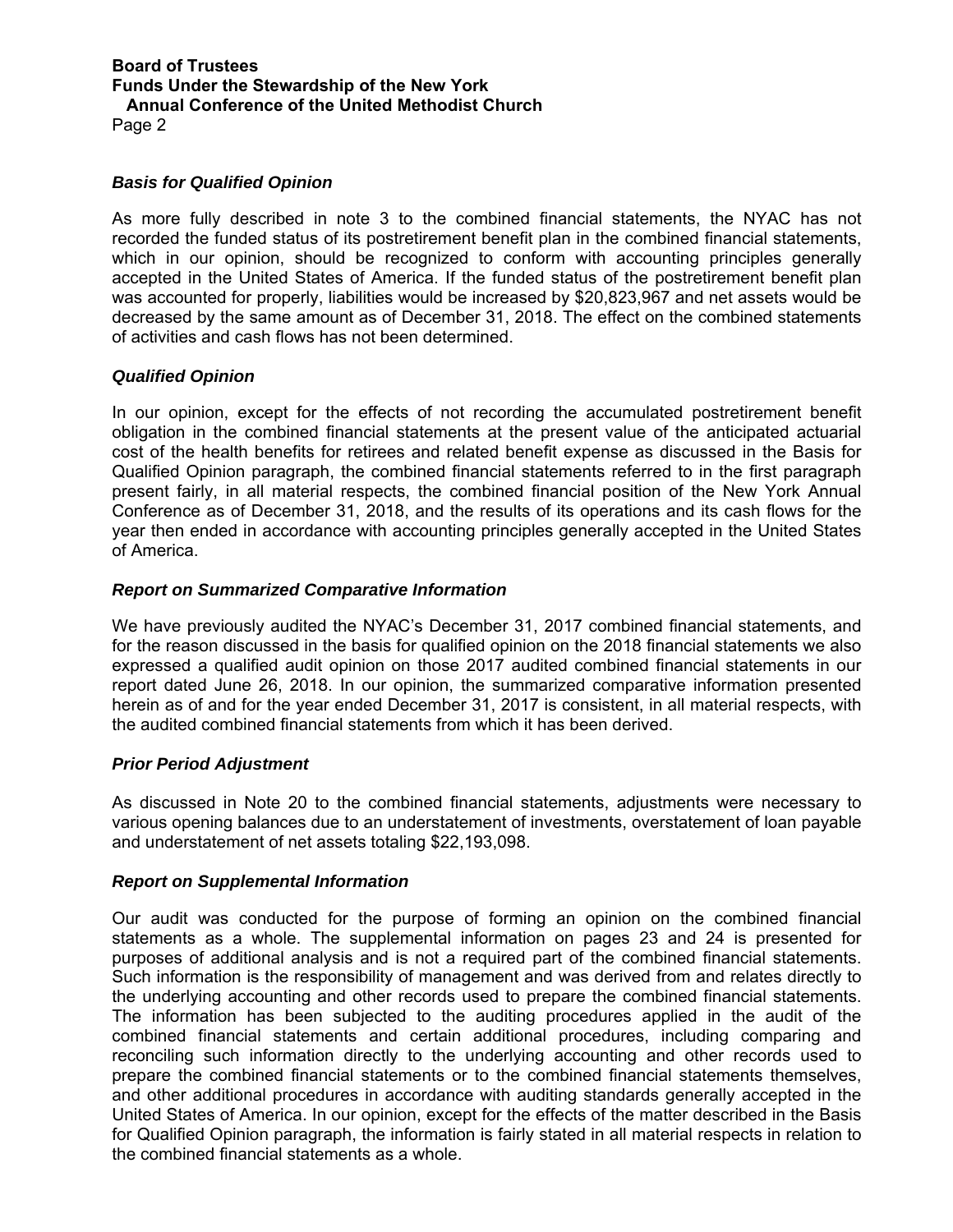**Board of Trustees Funds Under the Stewardship of the New York Annual Conference of the United Methodist Church**  Page 3

#### *Change in Accounting Principle*

As discussed in Note 2 to the financial statements, NYAC adopted new accounting guidance in 2018 resulting in a change in the manner in which it presents net assets and reports certain aspects of its financial statements. Our opinion is not modified with respect to this matter.

PKF O'Connor Davies, LLP

Harrison, New York June 25, 2019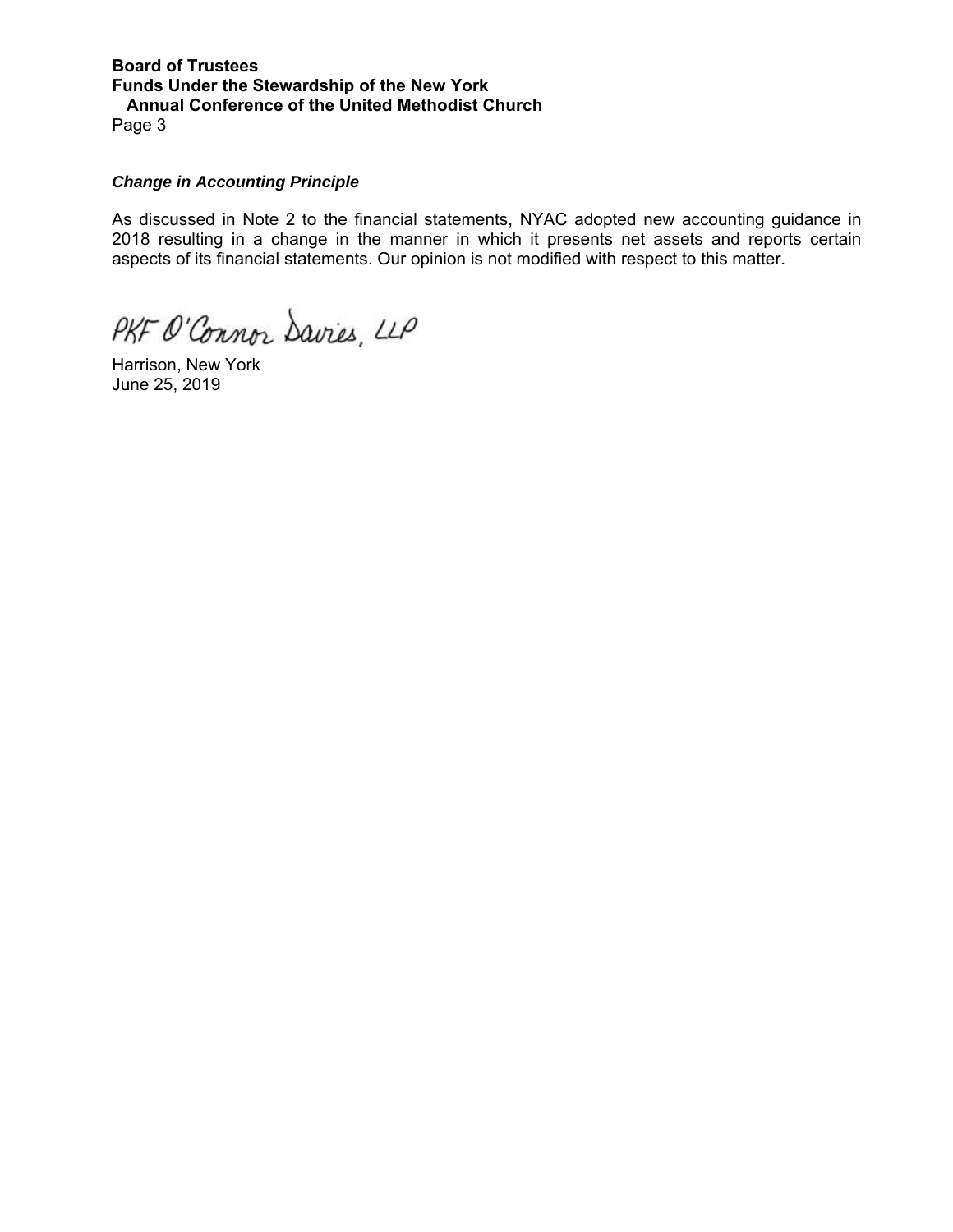# Combined Statement of Financial Position December 31, 2018 (with comparative amounts at December 31, 2017)

|                                                     | 2018              | 2017             |
|-----------------------------------------------------|-------------------|------------------|
| <b>ASSETS</b>                                       |                   |                  |
| Cash and cash equivalents                           | \$<br>2,623,930   | \$<br>3,322,389  |
| Investments                                         | 36,875,229        | 40,269,995       |
| Church apportionments receivable                    | 84,301            | 134,960          |
| Accounts receivable, net                            | 44,423            | 117,591          |
| Prepaid expenses and other assets                   | 343,761           | 289,861          |
| Parish development loans receivable, net            | 1,404,358         | 1,246,724        |
| Property and equipment, net                         | 9,153,023         | 9,539,937        |
|                                                     | 50,529,025<br>\$. | 54,921,457<br>\$ |
| <b>LIABILITIES AND NET ASSETS</b>                   |                   |                  |
| Liabilities                                         |                   |                  |
| Church apportionments designated for future periods | \$<br>181,118     | \$<br>140,288    |
| Accounts payable and accrued expenses               | 1,611,957         | 1,536,188        |
| Capital lease obligations                           | 4,756             | 16,326           |
| Deferred revenue                                    | 51,694            | 42,999           |
| Loan payable - United Methodist Development Fund    | 180,770           | 256,620          |
| Loan payable - U.S. Small Business Administration   | 630,275           | 648,465          |
| <b>Total Liabilities</b>                            | 2,660,570         | 2,640,886        |
| <b>Net Assets</b>                                   |                   |                  |
| Without donor restrictions                          | 38,565,696        | 41,775,005       |
| With donor restrictions                             | 9,302,759         | 10,505,566       |
| <b>Total Net Assets</b>                             | 47,868,455        | 52,280,571       |
|                                                     | 50,529,025<br>\$  | 54,921,457<br>\$ |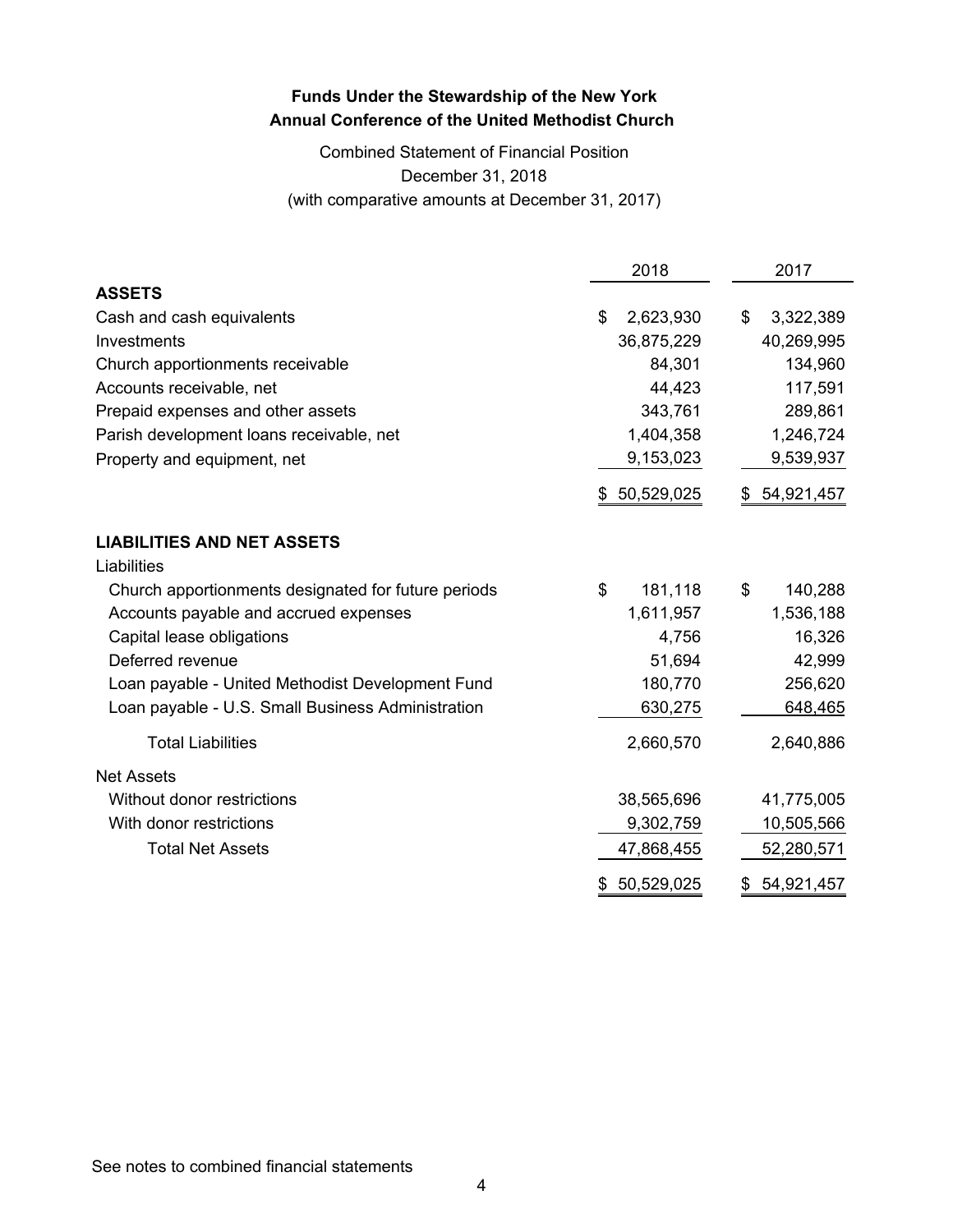#### Combined Statement of Activities Year Ended December 31, 2018 (with summarized totals for the year ended December 31, 2017)

|                                           | <b>Without Donor</b><br>Restrictions |    | <b>With Donor</b><br>Restrictions | 2018<br>Total    | 2017<br>Total   |
|-------------------------------------------|--------------------------------------|----|-----------------------------------|------------------|-----------------|
| <b>SUPPORT AND REVENUE</b>                |                                      |    |                                   |                  |                 |
| Church apportionments                     | \$<br>2,264,414                      | \$ | 5,296,760                         | \$<br>7,561,174  | \$<br>7,591,961 |
| Designated benevolences                   |                                      |    | 707,848                           | 707,848          | 388,680         |
| Fees and reimbursements                   | 243,998                              |    |                                   | 243,998          | 235,440         |
| Grants and contributions                  | 135,379                              |    |                                   | 135,379          | 136,942         |
| Retreat                                   | 1,618,251                            |    |                                   | 1,618,251        | 1,421,594       |
| Store sales                               | 4,578                                |    |                                   | 4,578            | 2,829           |
| Investment return, net                    | (1,995,501)                          |    | (578, 722)                        | (2,574,223)      | 2,308,314       |
| Interest                                  | 115,015                              |    |                                   | 115,015          | 100,102         |
| Other                                     | 1,057                                |    |                                   | 1,057            | 49,868          |
| Gain on sale of properties                | 12,779                               |    |                                   | 12,779           | 2,261,289       |
| Net assets released from restrictions     | 6,628,693                            |    | (6,628,693)                       |                  |                 |
| <b>Total Support and Revenue</b>          | 9,028,663                            |    | (1,202,807)                       | 7,825,856        | 14,497,019      |
| <b>EXPENSES</b>                           |                                      |    |                                   |                  |                 |
| Program services                          | 7,447,427                            |    |                                   | 7,447,427        | 8,162,143       |
| Management and general                    | 4,790,545                            |    |                                   | 4,790,545        | 3,839,375       |
| <b>Total Expenses</b>                     | 12,237,972                           |    |                                   | 12,237,972       | 12,001,518      |
| Change in Net Assets                      | (3,209,309)                          |    | (1,202,807)                       | (4, 412, 116)    | 2,495,501       |
| <b>NET ASSETS</b>                         |                                      |    |                                   |                  |                 |
| Beginning of year, as previously reported | 41,775,005                           |    | 10,505,566                        | 52,280,571       | 27,591,972      |
| Prior period adjustment                   |                                      |    |                                   |                  | 22,193,098      |
| Beginning of year, as restated            | 41,775,005                           |    | 10,505,566                        | 52,280,571       | 49,785,070      |
| End of year                               | \$<br>38,565,696                     | S. | 9,302,759                         | \$<br>47,868,455 | \$52,280,571    |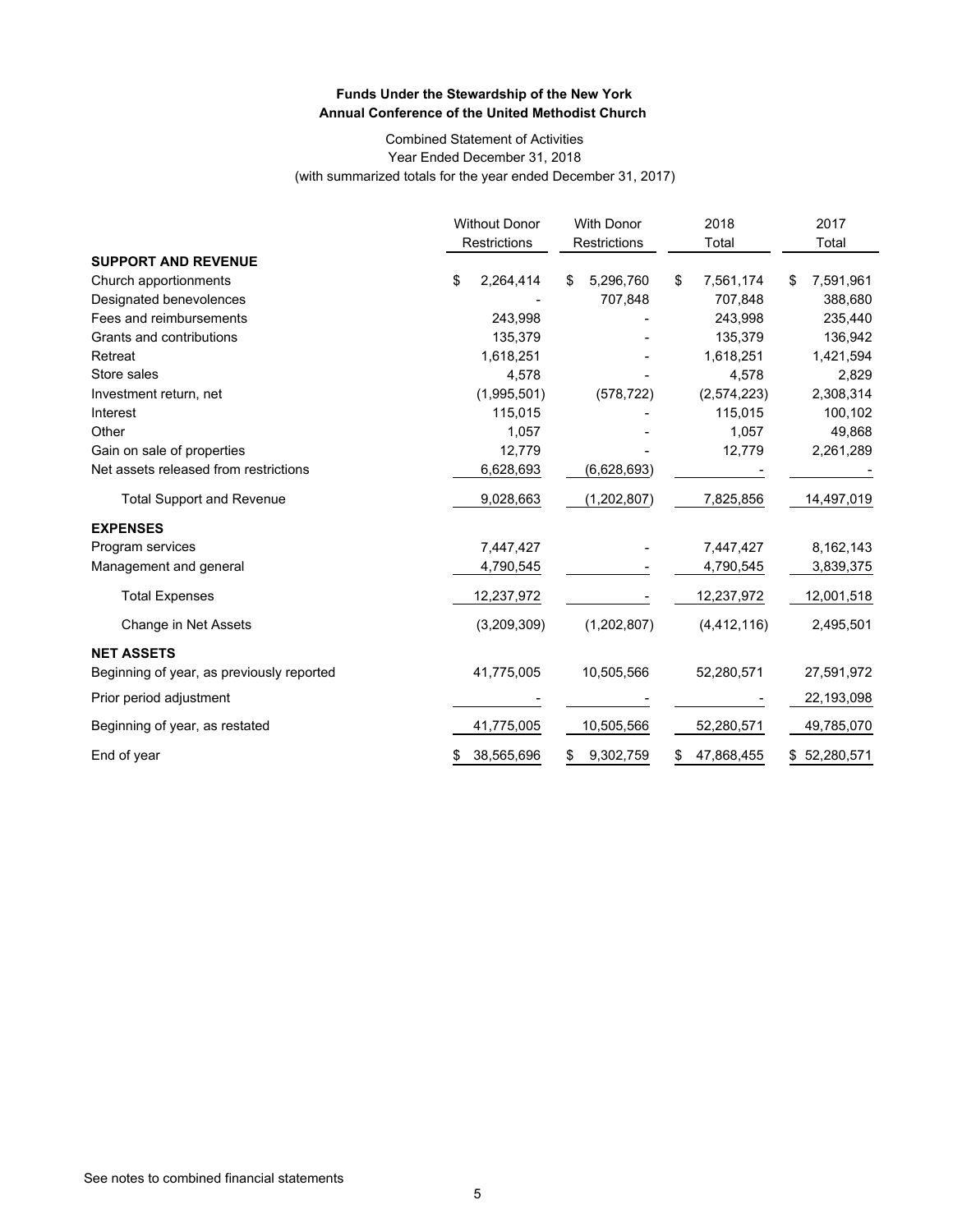#### **Funds Administered by the Board of Trustees of the New York**

Statement of Functional Expenses Year Ended December 31, 2018

|                                           |              | <b>Program Services</b> |                  |                 |                  |
|-------------------------------------------|--------------|-------------------------|------------------|-----------------|------------------|
|                                           | CCFA&        | Camping                 | Total<br>Program | Management      |                  |
|                                           | <b>BOT</b>   | Ministry                | Services         | and General     | Total            |
| <b>Salaries</b>                           | 240,864<br>S | \$<br>501,050           | \$<br>741,914    | \$<br>2,053,047 | \$<br>2,794,961  |
| Benefits and payroll taxes                |              | 109,453                 | 109,453          | 1,552,796       | 1,662,249        |
| Church apportionments                     | 1,564,779    |                         | 1,564,779        |                 | 1,564,779        |
| Designated benevolences                   | 84,666       |                         | 84,666           |                 | 84,666           |
| Grants and distributions                  | 141,009      |                         | 141,009          | 735             | 141,744          |
| <b>Bad debts</b>                          | 342,403      |                         | 342,403          |                 | 342,403          |
| Fees and reimbursements                   | 181,853      |                         | 181,853          | 17,091          | 198,944          |
| Retiree Health Reimbursment Account       | 1,076,034    |                         | 1,076,034        |                 | 1,076,034        |
| Scholarships                              | 104,505      |                         | 104,505          | 135,000         | 239,505          |
| Other program expenses                    | 510,183      | 527,613                 | 1,037,796        | 69,192          | 1,106,988        |
| Overhead and support                      |              | 406,161                 | 406,161          |                 | 406,161          |
| Office and administrative                 |              |                         |                  | 36,491          | 36,491           |
| Rent - equipment (Note 22)                | 15,501       |                         | 15,501           | 45,417          | 60,918           |
| Rent - clergy housing (Note 22)           | 90,424       |                         | 90,424           | 3,000           | 93,424           |
| Clergy expenses                           | 201,815      |                         | 201,815          |                 | 201,815          |
| Episcopal area                            | 49,833       |                         | 49,833           | 35,000          | 84,833           |
| Telephone                                 | 24,214       |                         | 24,214           | 19,959          | 44,173           |
| Insurance                                 | 7,902        |                         | 7,902            | 30,033          | 37,935           |
| Utilities and fuel                        | 116,818      |                         | 116,818          | 43,117          | 159,935          |
| Conferences, meetings and education       | 67,854       |                         | 67,854           | 249,204         | 317,058          |
| Travel and auto expenses                  |              |                         |                  | 24,646          | 24,646           |
| Equipment expenses                        | 61,603       |                         | 61,603           | 145,736         | 207,339          |
| Professional fees                         | 243,405      |                         | 243,405          | 171,736         | 415,141          |
| Property repairs and maintenance          | 1,063        |                         | 1,063            | 103,864         | 104,927          |
| Interest                                  | 10,551       | 20,029                  | 30,580           |                 | 30,580           |
| Postage, printing and supplies            | 42,774       |                         | 42,774           | 50,074          | 92,848           |
| Store purchases                           |              | 18,377                  | 18,377           |                 | 18,377           |
| Miscellaneous expenses                    | 3,032        | 1,294                   | 4,326            | 4,407           | 8,733            |
| <b>Total Expenses Before Depreciation</b> |              |                         |                  |                 |                  |
| and Amortization                          | 5,183,085    | 1,583,977               | 6,767,062        | 4,790,545       | 11,557,607       |
| Depreciation and amortization             | 465,296      | 215,069                 | 680,365          |                 | 680,365          |
| <b>Total Expenses</b>                     | \$5,648,381  | \$<br>1,799,046         | \$7,447,427      | \$<br>4,790,545 | \$<br>12,237,972 |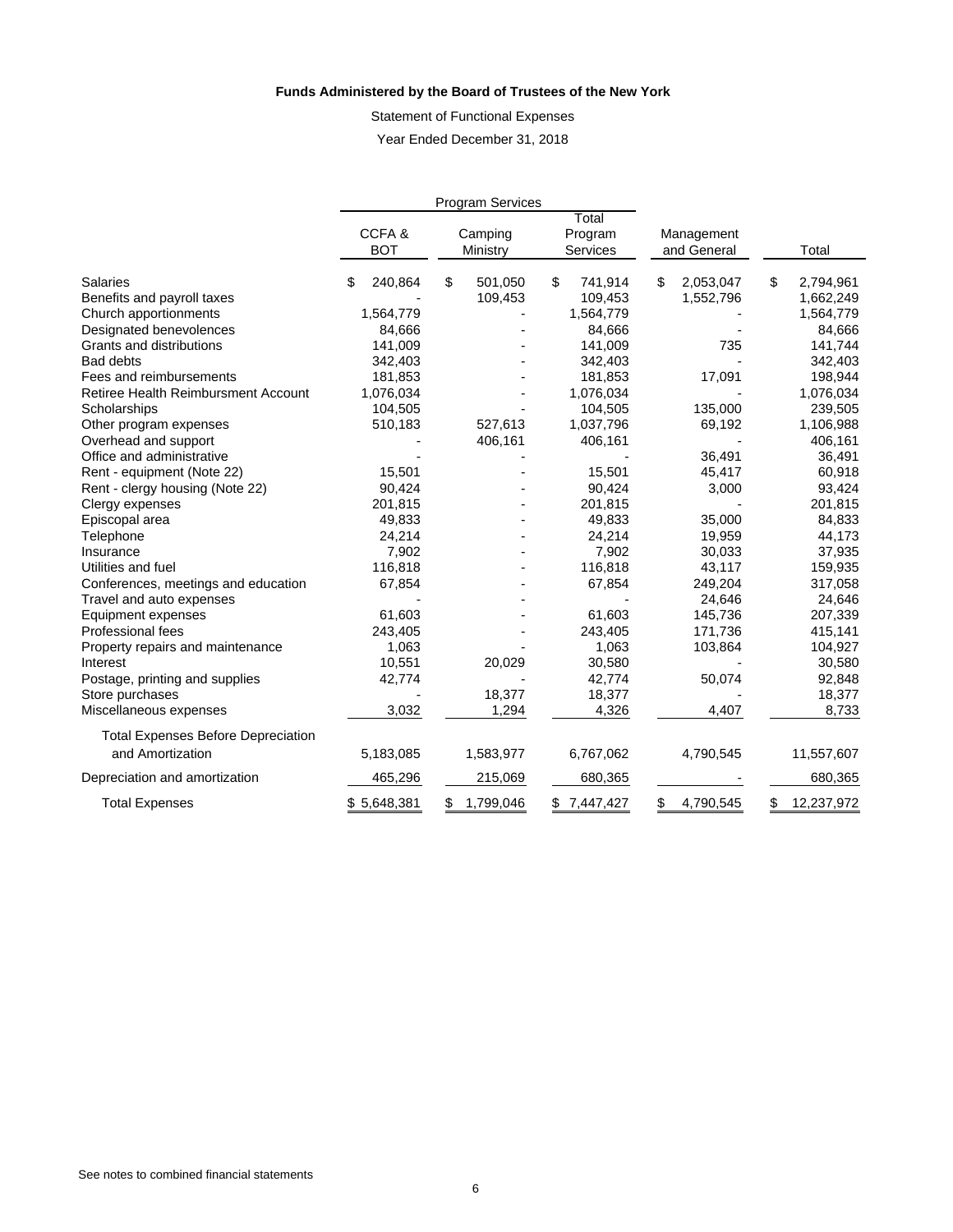Combined Statement of Cash Flows

Year Ended December 31, 2018

(with comparative amounts for the year ended December 31, 2017)

|                                                          | 2018                |    | 2017        |
|----------------------------------------------------------|---------------------|----|-------------|
| <b>CASH FLOWS FROM OPERATING ACTIVITIES</b>              |                     |    |             |
| Change in net assets                                     | \$<br>(4, 412, 116) | S  | 2,495,501   |
| Adjustment to reconcile change in net assets to net cash |                     |    |             |
| from operating activities                                |                     |    |             |
| Realized and unrealized losses (gains) on investments    | 2,528,503           |    | (2,301,812) |
| Gain on sale of properties                               | (12, 779)           |    | (2,261,289) |
| Depreciation                                             | 680,365             |    | 578,845     |
| Provision for bad debts                                  | 342,403             |    | 706,203     |
| Net change in operating assets and liabilities           |                     |    |             |
| Church apportionments receivable                         | 50,659              |    | 55,218      |
| Accounts receivable                                      | (183, 356)          |    | 7,361       |
| Prepaid expenses and other assets                        | (53,900)            |    | 234,365     |
| Parish development loans receivable                      | (243, 513)          |    | (20, 200)   |
| Church apportionments designated for future periods      | 40,830              |    | 82,775      |
| Accounts payable and accrued expenses                    | 75,769              |    | 79,848      |
| Deferred revenue                                         | 8,695               |    | 15,086      |
| Net Cash from Operating Activities                       | (1, 178, 440)       |    | (328,099)   |
| <b>CASH FLOWS FROM INVESTING ACTIVITIES</b>              |                     |    |             |
| Proceeds from sale of investments                        | 2,703,456           |    | 1,645,676   |
| Purchase of investments                                  | (1,837,193)         |    | (3,467,883) |
| Proceeds from sale of property                           | 12,779              |    | 2,261,289   |
| Property and equipment acquisitions                      | (293, 451)          |    | (231, 344)  |
| Net Cash from Investing Activities                       | 585,591             |    | 207,738     |
| <b>CASH FLOWS FROM FINANCING ACTIVITIES</b>              |                     |    |             |
| Repayment of capital lease obligations                   | (11, 570)           |    | (10, 978)   |
| Repayment of loans payable                               | (94,040)            |    | (112, 016)  |
| Net Cash from Financing Activities                       | (105, 610)          |    | (122, 994)  |
| Net Change in Cash and Cash Equivalents                  | (698, 459)          |    | (243, 355)  |
| <b>CASH AND CASH EQUIVALENTS</b>                         |                     |    |             |
| Beginning of year                                        | 3,322,389           |    | 3,565,744   |
| End of year                                              | \$<br>2,623,930     | \$ | 3,322,389   |
| SUPPLEMENTAL CASH FLOW INFORMATION                       |                     |    |             |
| Interest paid                                            | \$<br>30,580        | \$ | 35,854      |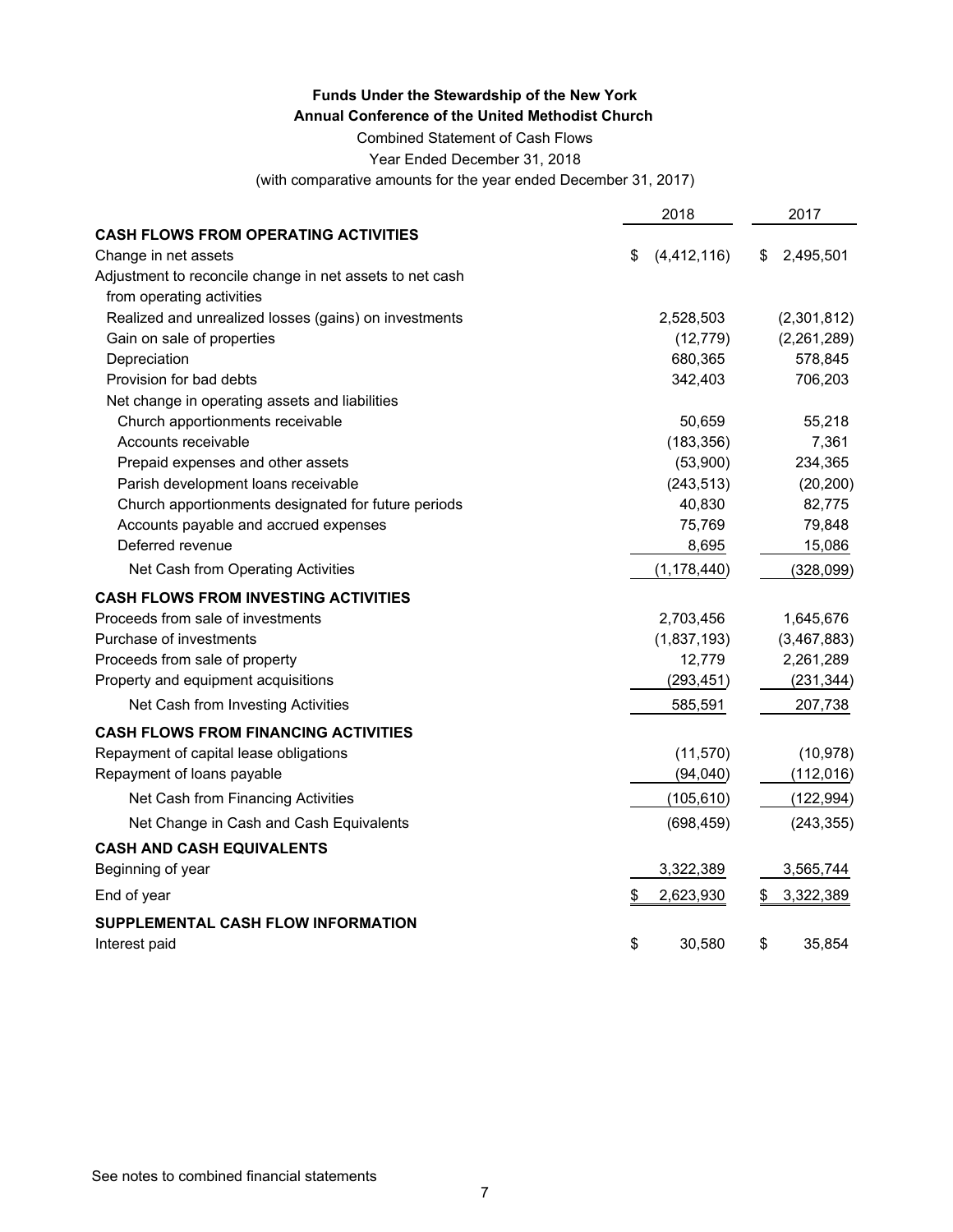Notes to Combined Financial Statements December 31, 2018

# **1. Organization**

The New York Annual Conference of the United Methodist Church ("NYAC") is one of fiftyfour Annual Conferences of the United Methodist Church ("UMC") in the United States of America. Annual Conferences provide regional administrative governance of and support for individual United Methodist churches that are members of the Conference.

The NYAC includes all churches in the Metropolitan New York area, Long Island, the Hudson Valley, the lower Catskill Mountains and the western half of the State of Connecticut. The NYAC's Council on Finance and Administration ("CCFA") consists of representative clergy and laity that are responsible for administering the financial affairs of the NYAC and includes only those funds under the stewardship of that body.

The CCFA derives substantially all of its support and revenue from the NYAC's local churches. Expenses consist primarily of clergy support, the apportionments paid to the General Council on Finance and Administration of the UMC ("GCFA") located in Nashville, Tennessee, support for religious and charitable programs, support for missions and church ministries, and management and financial administration of the NYAC.

CCFA administers the apportionment (revenue sharing) function among the local churches. CCFA also supports local churches by the collection and timely remittance of amounts invoiced for pension and health benefits. CCFA administers workers compensation insurance and provides services for other NYAC and UMC entities.

The Camping and Retreat Ministry of the NYAC is a program of the UMC established for the purpose of providing experiences which shape and expand the Christian commitment of persons of all ages, empowering them to live the truth of the Gospel in their daily lives. The Camping and Retreat Ministry operates two camps in New York State known as Quinipet Camp and Retreat Center and Kingswood Campsite.

The Board of Trustees of the NYAC (the "Board of Trustees") receives, collects and holds in trust, for the benefit of the NYAC and its agencies, donations, bequests and devises of any kind or character, real or personal, that may be given, devised, bequeathed, or conveyed to the Board of Trustees or to the NYAC and its agencies for any benevolent, charitable, or religious purpose. The Board of Trustees administers the income therefrom, in accordance with the directions of the donor, trustor, or testator, and in the interest of the church, society, institution, or agency contemplated by such donor, trustor, or testator, under the direction of NYAC. In addition, the Board of Trustees is responsible for administering the legal, insurance and property matters of the NYAC.

The NYAC is covered under the GCFA's group ruling determination letter from the Internal Revenue Service confirming that it is a nonprofit corporation and, except for taxes pertaining to unrelated business income, is exempt from federal and state income taxes under Section 501(cX3) of the Internal Revenue Code. The NYAC had no unrelated business income during the years ended December 3l, 2018 and 2017.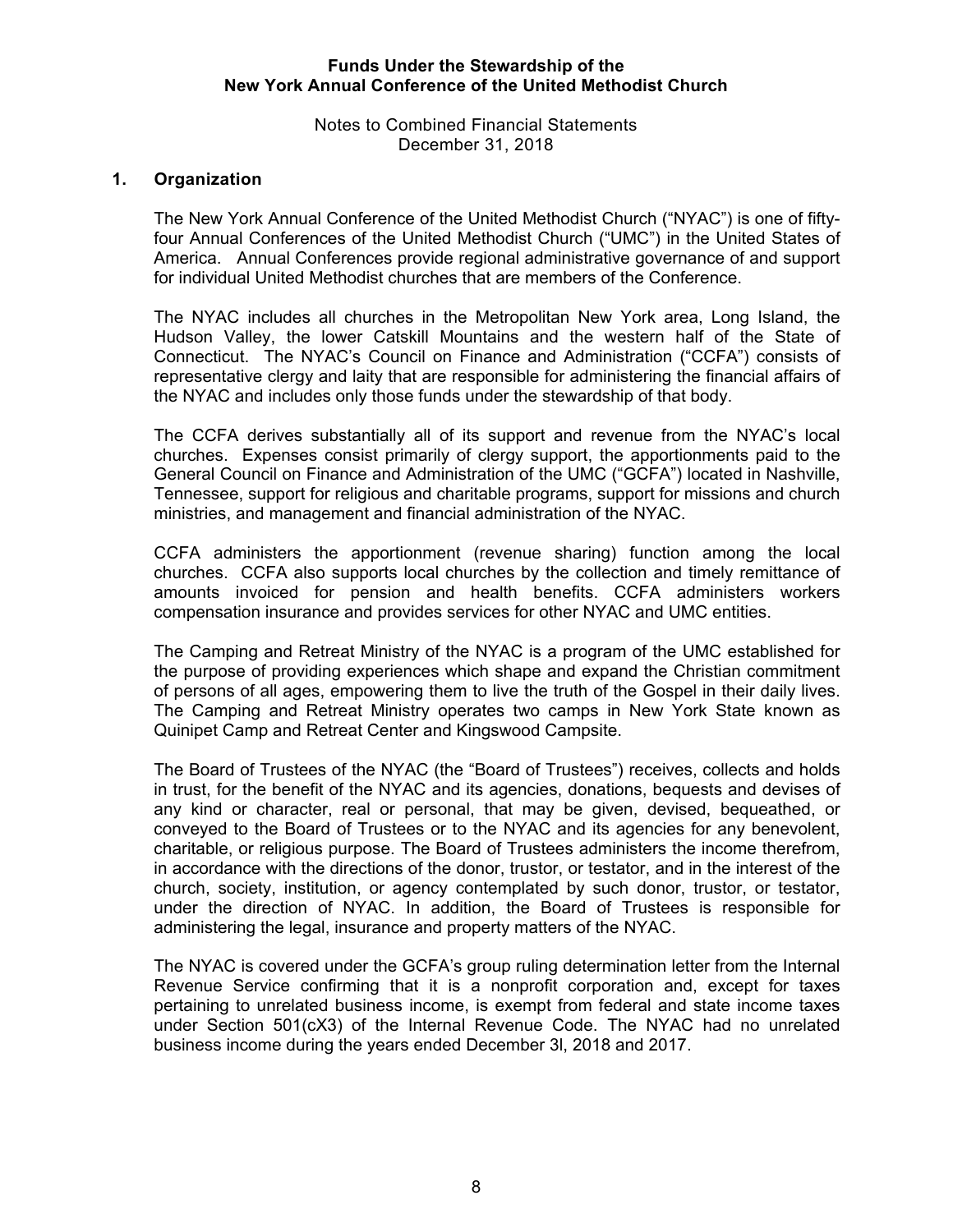Notes to Combined Financial Statements December 31, 2018

# **1. Organization** *(continued)*

# *Principles of Combination*

The combined financial statements of the Funds Under the Stewardship of the NYAC includes the accounts of CCFA, the Board of Trustees and the Camping and Retreat Ministry all of which are under common management. Intercompany transactions including administrative services such as finance, human resources and payroll and related receivables and payables have been eliminated.

# **2. Summary of Significant Accounting Policies**

# *Use of Estimates*

The accompanying combined financial statements have been prepared in accordance with accounting principles generally accepted in the United States of America ("U.S. GAAP"), which requires management to make estimates and assumptions that affect the reported amounts of assets and liabilities, the disclosure of contingent assets and liabilities at the date of the combined financial statements and the reported amounts of revenue and expenses during the combined reporting period. Accordingly, actual results could differ from those estimates.

# *Change in Accounting Principle*

On January 1, 2018, NYAC adopted new guidance regarding the Presentation of Financial Statements for Not-for-Profit Entities. This guidance requires NYAC to collapse the threecategory (unrestricted, temporarily and permanently restricted) classification of net assets into two categories: with donor restrictions and without donor restrictions. In addition, the new guidance requires NYAC to make certain expanded disclosures relating to the liquidity of financial assets, and expenses by both their natural and functional classification in one location in the financial statements. Prior year amounts for temporarily restricted net assets were reclassified to net assets with donor restrictions.

#### *Classes of Net Assets*

Net assets are classified based on the existence or absence of donor-imposed restrictions. Net assets without donor restrictions are those funds having no restriction as to use or purpose imposed by donors. Net assets with donor restrictions are those whose use by NYAC has been limited by donors to a specific period or purpose. When a donor restriction expires, that is, when a stipulated time restriction ends or purpose restriction is accomplished, net assets with donor restrictions are reclassified as net assets without donor restrictions and reported in the statement of activities as net assets released form restrictions.

# *Cash and Cash Equivalents*

For purposes of the combined statements of financial position and cash flows, the NYAC considers all highly liquid debt instruments with a maturity at the time of purchase, of three months or less, to be cash equivalents.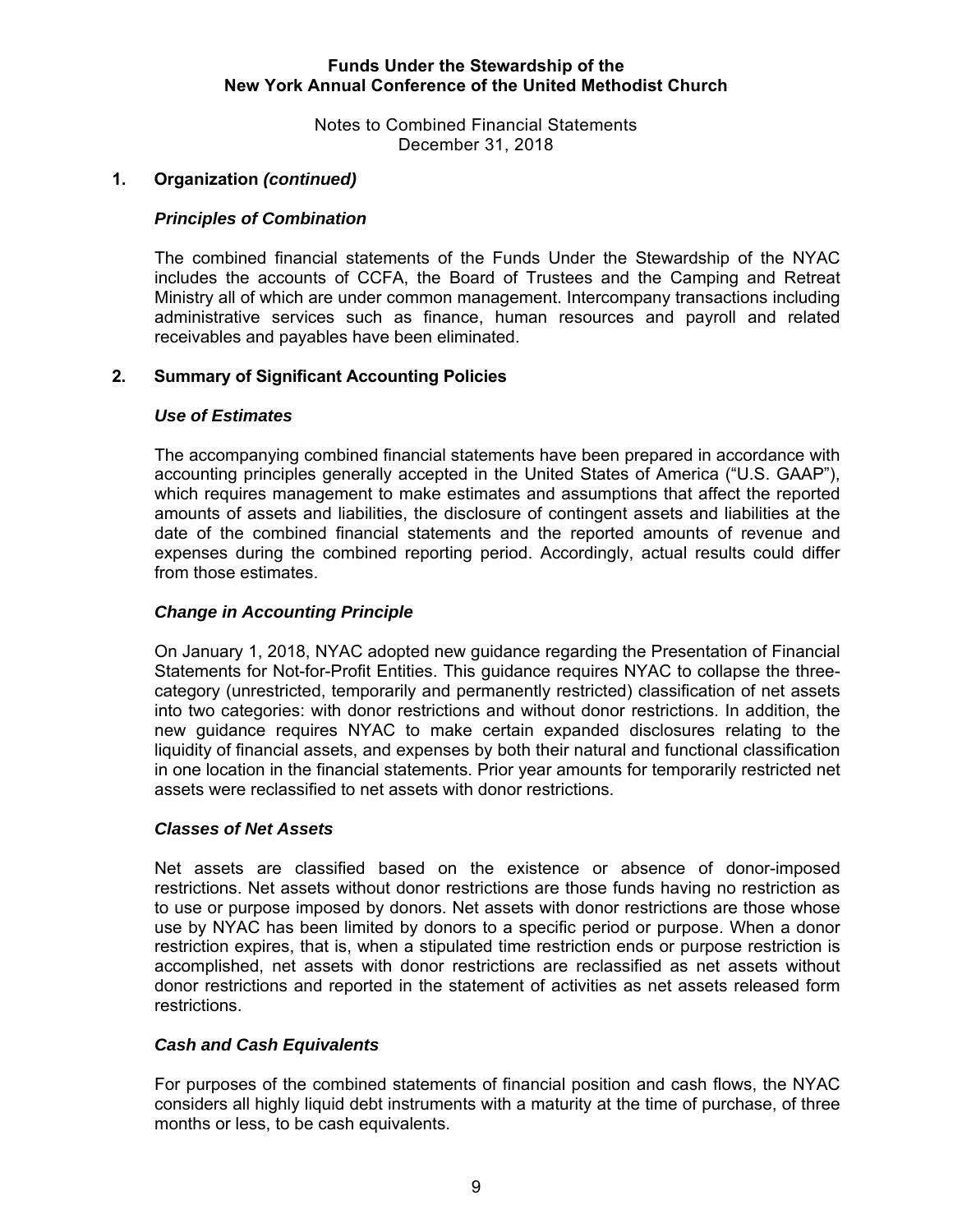Notes to Combined Financial Statements December 31, 2018

## **2. Summary of Significant Accounting Policies** *(continued)*

#### *Allowance for Doubtful Accounts Receivable and Apportionments Receivable*

An allowance for doubtful accounts receivable is estimated based on a combination of writeoff history, aging analysis and any specific known troubled accounts. The allowance for doubtful accounts receivable approximated \$214,799 at December 31, 2018. Management has concluded that no allowance for apportionments is required.

#### *Fair Value of Financial Instruments*

 The NYAC follows U.S. GAAP guidance on *Fair Value Measurements* which defines fair value and establishes a fair value hierarchy organized into three levels based upon the input assumptions used in pricing assets. Level 1 inputs have the highest reliability and are related to assets with unadjusted quoted prices in active markets. Level 2 inputs relate to assets with other than quoted prices in active markets which may include quoted prices for similar assets or liabilities or other inputs which can be corroborated by observable market data. Level 3 inputs are unobservable inputs and are used to the extent that observable inputs do not exist.

#### *Investments Valuation*

Investments are carried at fair value.

#### *Investment Income Recognition*

Purchases and sales of securities are recorded on a trade-date basis. Interest income is recorded on the accrual basis. Realized and unrealized gains and losses are included in the determination of change in net assets.

#### *Property and Equipment*

Property and equipment is stated at cost, less accumulated depreciation. Donated assets are capitalized at their fair value at the time of the donation. Maintenance, routine repairs and minor replacements are charged to operations as incurred, while those improvements which materially extend the lives of the assets are capitalized. Depreciation is recognized on assets or groups of like assets purchased together with a minimum value of \$5,000. Depreciation is calculated using the straight-line method with one half year being recognized in the year of purchase and in the last year. Such assets are depreciated over the estimated useful lives as follows:

| <b>Building</b>              | 50 years  |
|------------------------------|-----------|
| <b>Building improvements</b> | 15 years  |
| Furniture and equipment      | 3-7 years |
| Computer equipment           | 3 years   |
| Vehicles                     | 5 years   |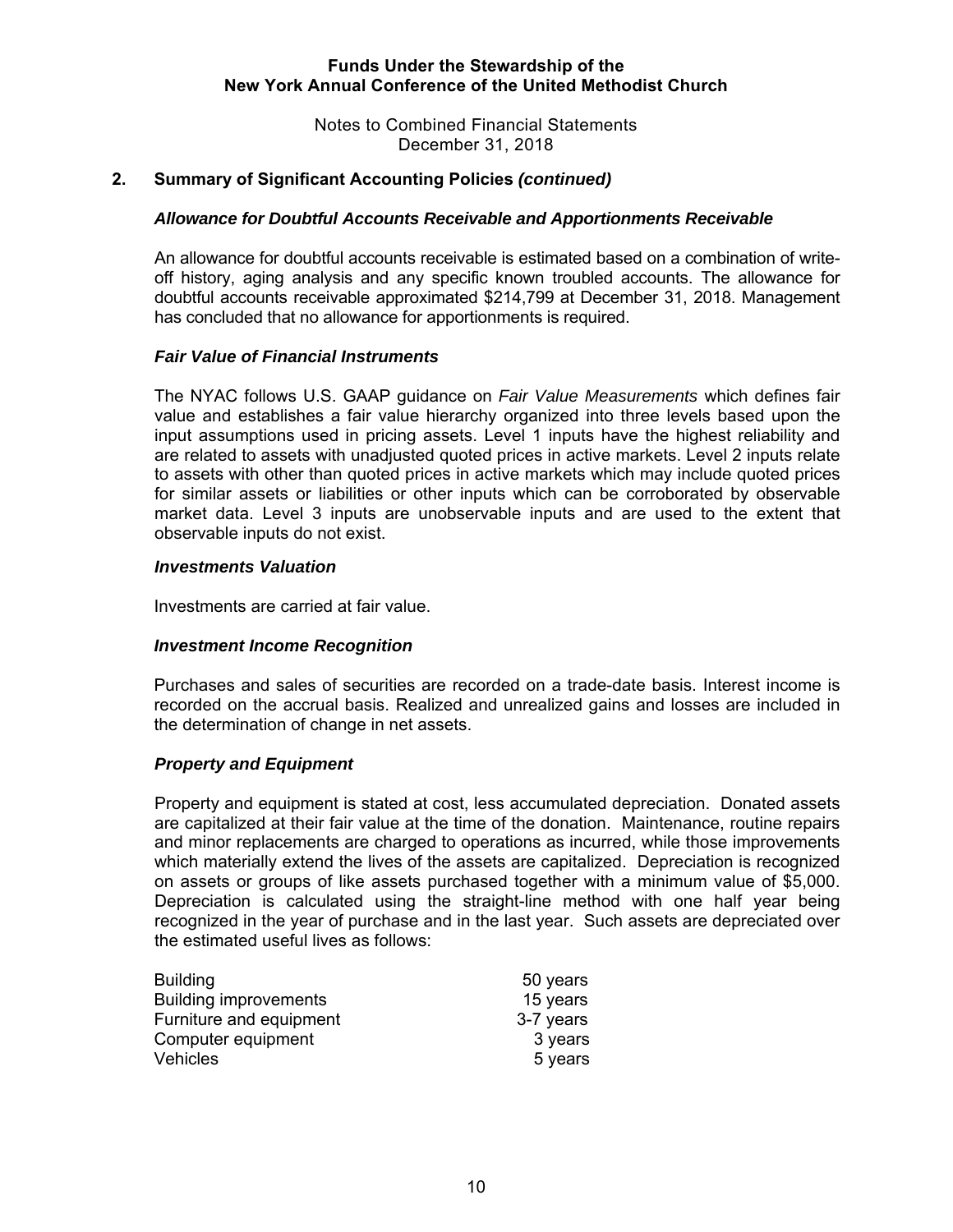Notes to Combined Financial Statements December 31, 2018

# **2. Summary of Significant Accounting Policies** *(continued)*

#### *Capitalized Costs*

The NYAC capitalizes certain costs incurred in connection with improvements of its conference center and camps located in New York. Upon completion of the project, these costs are reclassified as building improvements and are depreciated over their estimated useful life.

## *Asset Retirement Obligations*

 The NYAC follows U.S. GAAP guidance on, *Accounting for Conditional Asset Retirement Obligations,* which requires recognition of a liability for legal obligations associated with the retirement of tangible long-lived assets when the timing and/or method of settlement of the obligation is conditional on a future event. This guidance requires that the fair value of a liability for a conditional asset retirement obligation be recognized in the period in which it occurred when a reasonable estimate of fair value can be made. The NYAC is not aware of the existence of any asset retirement obligations.

## *Revenue Recognition*

The NYAC recognizes as revenue, all amounts received during the year from churches under apportionment and those amounts received through an annually determined date in January of the following year which are designated by the remitting churches for the prior year's apportionment. Amounts recognized as revenue, but received after December 31, 2018 are recorded as church apportionments receivable.

#### *Apportionments, Contributions and Benevolences*

Church apportionments, contributions and benevolences are recorded as net assets with donor restrictions if they are received with donor imposed stipulations that limit their use. Donor restrictions expire by either the passage of stipulated time or the accomplishment of the stated purpose. When a restriction expires, net assets with donor restrictions are reclassified to net assets without donor restrictions and reported in the combined statement of activities as net assets released from restrictions. Net assets with donor restrictions that are perpetual in nature are those funds whose use is limited by donor imposed restrictions that neither expire by the passage of time nor can be fulfilled or otherwise removed by actions of the NYAC.

#### *In-Kind Support*

A number of clergy and laity of the NYAC have contributed significant amounts of their time to the affairs of the NYAC, however, these services have not been reflected in the combined financial statements as they do not meet the U.S. GAAP criteria for recognition.

#### *Summarized Financial Information*

The combined statements of activities include prior year summarized comparative information in total which does not include sufficient detail to constitute a presentation in conformity with U.S. GAAP. Accordingly, such information should be read in conjunction with the combined financial statements for the year ended December 31, 2017 from which the summarized information was derived.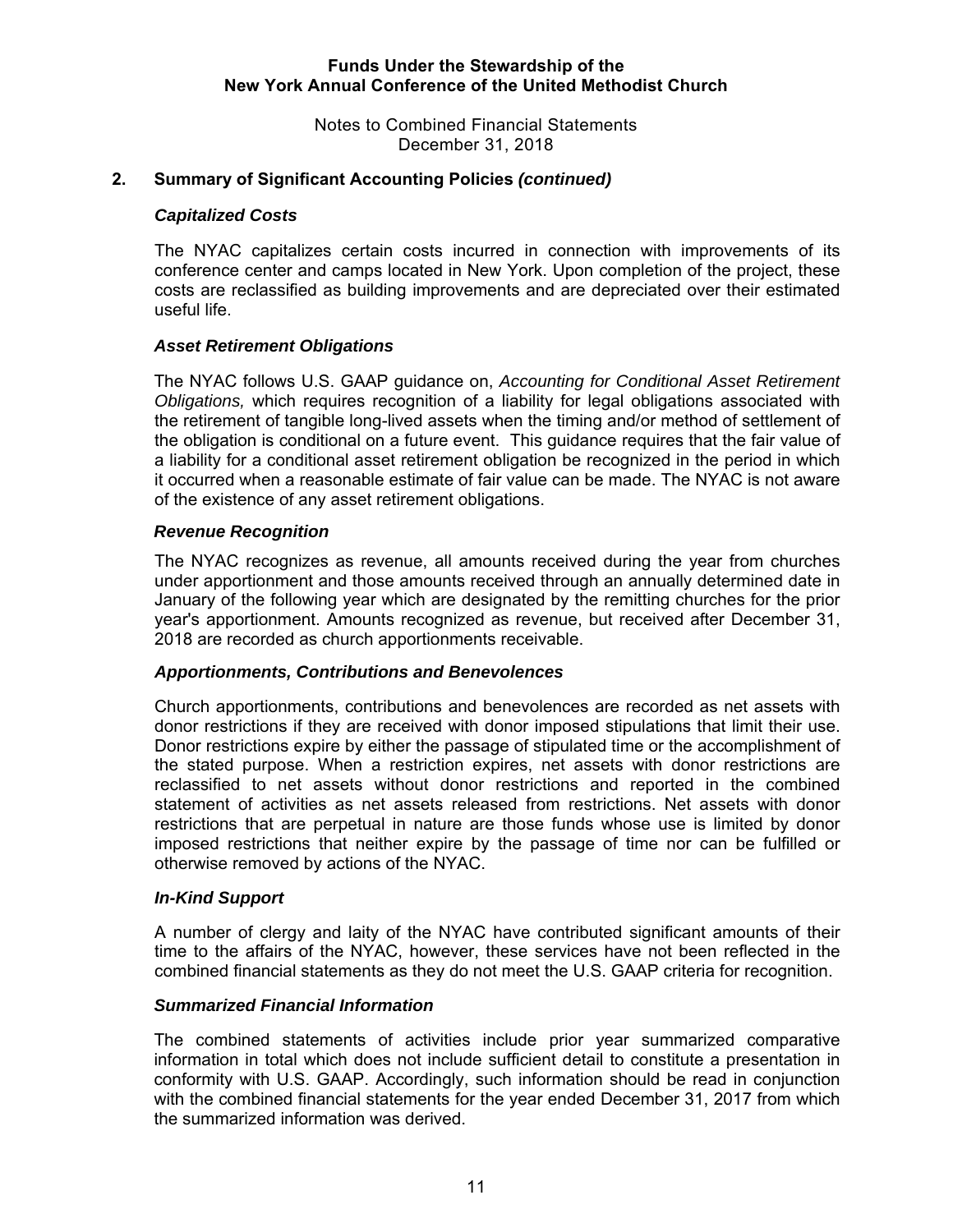Notes to Combined Financial Statements December 31, 2018

# **2. Summary of Significant Accounting Policies** *(continued)*

#### *Functional Expenses*

The costs of providing the NYAC's programs and other activities have been summarized by function and nature in the statement of functional expenses. Accordingly, certain costs have been allocated among the programs and supporting services benefited using the direct method. Costs that are attributable to a specific program are directly charged as incurred and reported as program expense. The activities not identifiable with a single program are reported as management and general. The NYAC does not have any fundraising or membership development activity. Depreciation is allocated based on the space the program occupies. The Finance office is allocated based on a time and cost study of where efforts are made, and the Information Technology department is allocated based on a cost study of specific technology utilized.

## *Subsequent Events Evaluation by Management*

Management has evaluated subsequent events for disclosure and/or recognition in the combined financial statements through the date that the combined financial statements were available to be issued, which date is June 25, 2019.

## **3. Postretirement Health Benefits Plan**

The provision of health benefits to retirees are discussed and approved at NYAC's annual meeting each June and effective for the subsequent calendar year. The NYAC currently partners with Via Benefits to provide a choice of Medicare Supplement and Medicare Advantage health insurance plans for the NYAC's current and future eligible retirees who are already enrolled in Medicare. These plans are combined with an individual Health Reimbursement Account ("HRA") for each retiree and spouse, as applicable. NYAC funds the HRA within the plan chosen by the retiree with a fixed amount (determined each year by the NYAC similar to the past service pension rate) with which the retiree may choose to pay healthcare premiums and other health-related expenses. The fixed amount for 2018 was \$2,755 per participant. The NYAC's expense for its retirees for 2018 was \$1,076,034.

U.S. GAAP guidance requires that the funded status of the Postretirement Health Benefits Plan (the "Plan") be recognized in the accompanying combined statement of financial position and the disclosures about NYAC's participation in the Plan be made. Westpath Benefits and Investments ("Westpath") obtained an actuarial valuation of the Plan as of December 31, 2018. The valuation of the accumulated post-retirement benefit obligation as of December 31, 2018, was \$20,823,967. This represents the portion of the expected post-retirement benefit obligation attributed to active participants and retirees past service.

# **4. Parish Development Loans Receivable**

The NYAC's Parish Development Commission provides unsecured financing to its member churches and NYAC entities for improvements and major repairs from a revolving loan fund. The loans are made at interest rates determined by the Parish Development Committee and is currently set at 6%.

Loan principal and interest repayments are deposited back into the revolving loan fund to fund future loans and grants. The NYAC annually reviews the collectability of loans outstanding and adjusts the allowance for doubtful accounts accordingly. As of December 31, 2018, the allowance for doubtful accounts approximated \$552,806.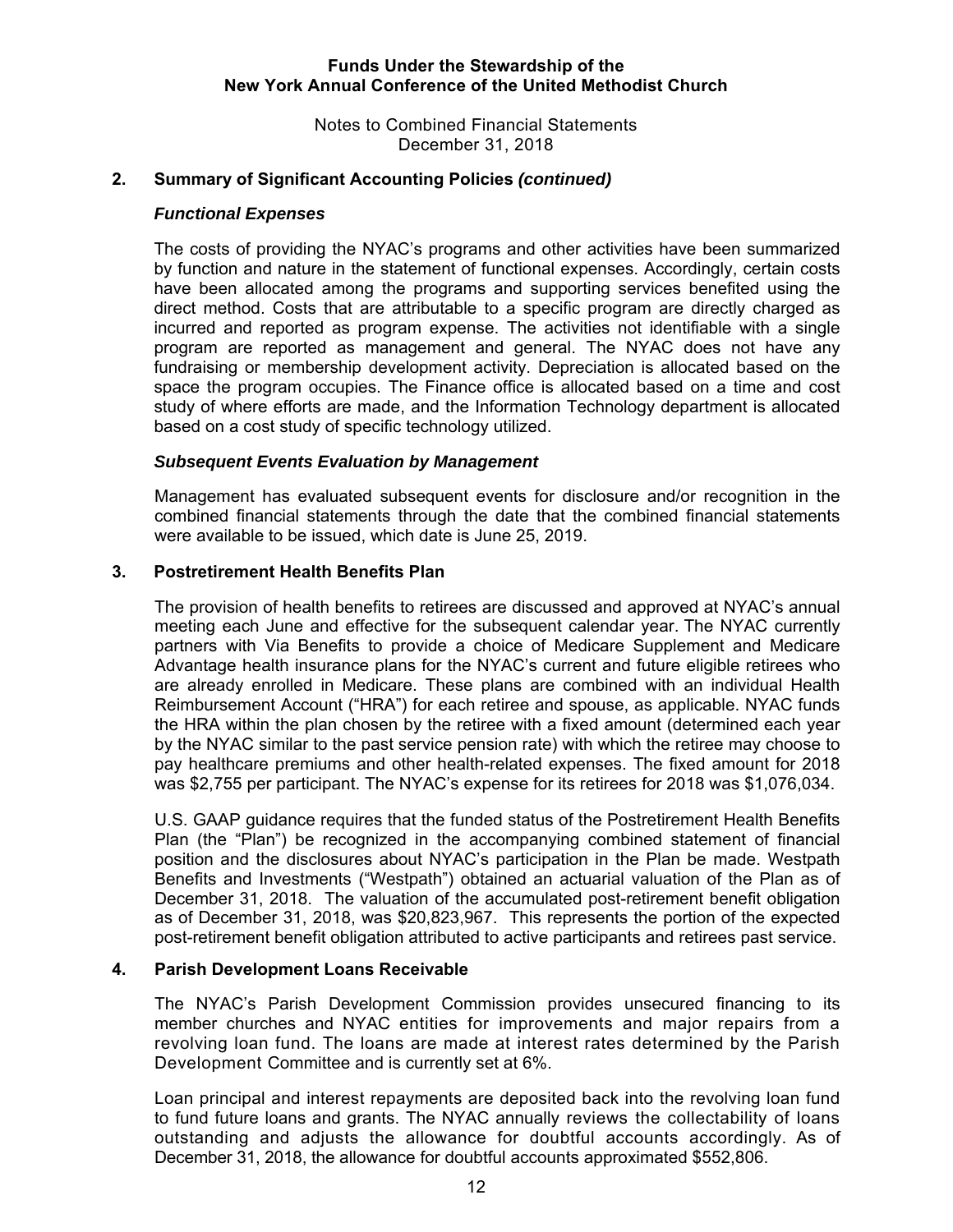Notes to Combined Financial Statements December 31, 2018

#### **5. Endowment, Investments and Investment Return**

#### *Interpretation of Law*

 The NYAC follows the provisions of the New York Prudent Management of Institutional Funds Act ("NYPMIFA"). Consistent with its interpretation of NYPMIFA, the NYAC classified as net assets with donor restrictions (a) the original value of gifts donated to the permanent endowment, (b) the original value of subsequent gifts to the permanent endowment, and (c) accumulations to the permanent endowment made in accordance with the direction of the applicable donor gift instrument at the time the accumulation is added to the fund. The remaining portion of the donor restricted endowment fund that is not classified as perpetual in nature is classified as net assets with donor restrictions until those amounts are appropriated for expenditure by the NYAC in a manner consistent with the standard of prudence prescribed by NYPMIFA.

#### *Return Objectives and Risk Parameters*

The NYAC maintains various donor-restricted endowment funds and Board designated endowment funds whose purpose is to provide long term support for its programs and facilities. The NYAC has adopted investment and spending policies for endowment assets that attempt to provide a predictable stream of funding to program supported by its endowment, while attempting to maintain purchasing power of the endowment assets.

#### *Return Objectives and Risk Parameters*

The NYAC utilizes a total return investment approach with its asset allocation diversified over multiple asset classes and sub classes. The overall investment objective of the endowment funds and Board designated endowment funds (collectively, the "Endowment") is to provide the greatest level of support for operating expenses and capital maintenance of the NYAC consistent with the preservation of purchasing power of the Endowment. To balance the current and future needs for operating and maintenance support, the NYAC seeks to maintain or enhance the real (inflation-adjusted) purchasing power of the Endowment, net of payments pursuant to the spending policy described below. This objective leads to a fixed income and equity-oriented investment strategy. The NYAC's investment performance objective is to attain, over a majority of market cycles, an annualized real total return, net of fees, of at least 5% per annum.

#### *Spending Rate Methods*

The NYAC's policy is to expend amounts from the Endowment to support current operations equal to five percent of the three-year quarterly average market value of investments held. The NYAC may use Board designated endowment funds for operating purposes with the approval of its Trustees.

If permanently restricted Endowment funds have experienced losses below the permanently restricted amount of such funds due to market fluctuations, U.S. GAAP requires that such excess losses be absorbed by net assets with donor restrictions. The NYAC's donor restricted Endowment funds have not experienced any losses during 2018 or 2017.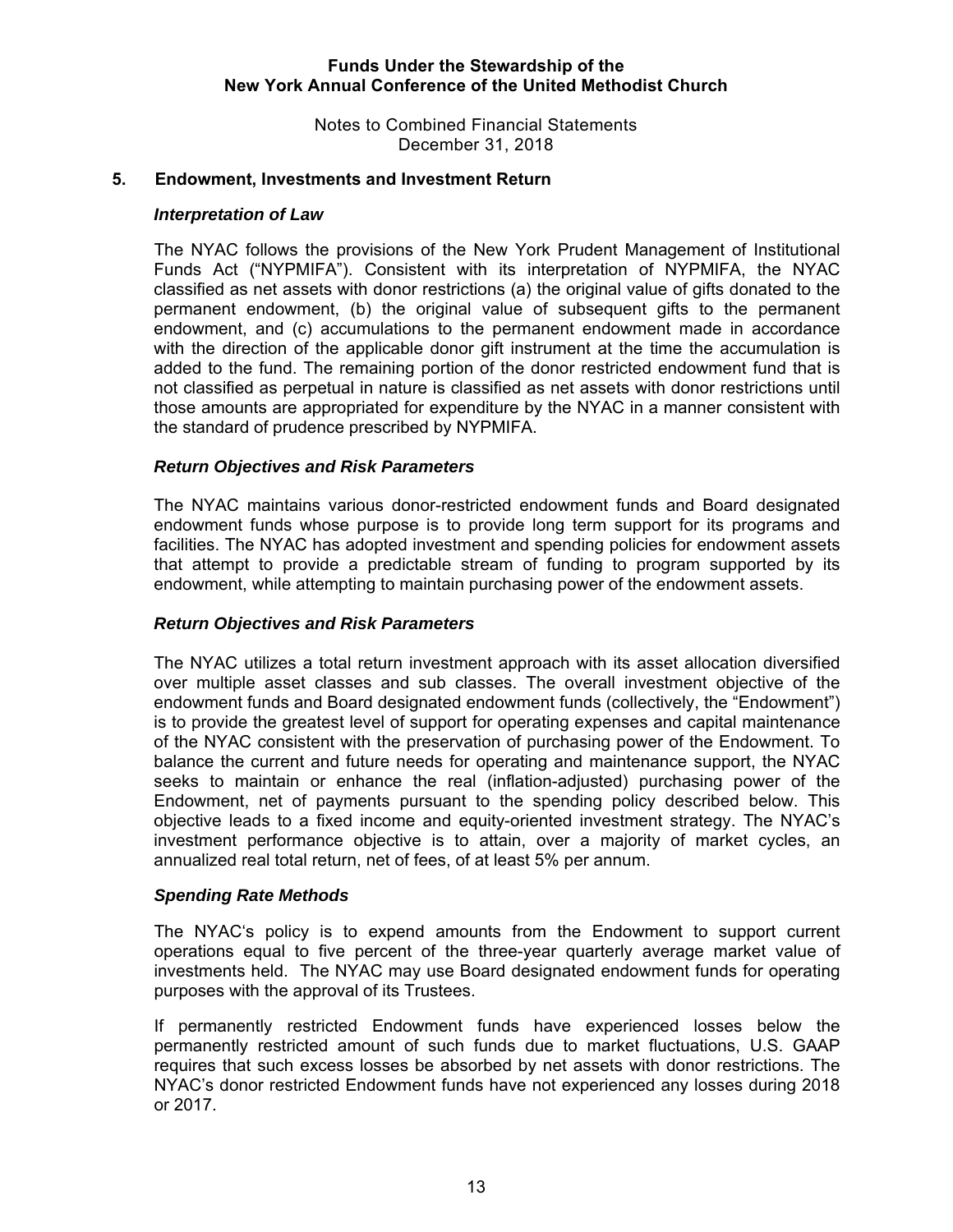Notes to Combined Financial Statements December 31, 2018

# **5. Endowment, Investments and Investment Return** *(continued)*

The following is a reconciliation of the Endowment activity in investments:

|                                                                                                                          | <b>Without Donor</b><br><b>Restrictions</b>                              | <b>With Donor</b><br><b>Restrictions</b>                     | Total                                                                  |
|--------------------------------------------------------------------------------------------------------------------------|--------------------------------------------------------------------------|--------------------------------------------------------------|------------------------------------------------------------------------|
| Balance, January 1, 2018<br>Contributions<br>Investment loss, net<br>Capital depreciation<br>Appropriations for programs | \$<br>29,894,073<br>1,797,390<br>(25, 334)<br>(1,970,167)<br>(2,482,464) | \$10,395,305<br>23,434<br>(1,003)<br>(577,719)<br>(178, 286) | \$40,289,378<br>1,820,824<br>(26, 337)<br>(2, 547, 886)<br>(2,660,750) |
| Balance, December 31, 2018                                                                                               | \$<br>27,213,498                                                         | \$9,661,731                                                  | \$36,875,229                                                           |
| Comprised of the Following:<br>Donor restricted funds<br>Board designated funds                                          | \$<br>27,213,498                                                         | 9,661,731<br>\$.                                             | \$9,661,731<br>27,213,498<br>\$36,875,229                              |

The following are major categories of investments measured and categorized by the fair value hierarchy at fair value at December 31, 2018:

|                      | Level 1      | Level 2    | Total        |
|----------------------|--------------|------------|--------------|
| Money market fund    | \$<br>67,860 | \$         | \$<br>67,860 |
| Fixed Income fund    |              | 21,299,135 | 21,299,135   |
| Equity fund          |              | 46,781     | 46,781       |
| <b>Balanced fund</b> |              | 6,109,685  | 6,109,685    |
| Bond fund            |              | 233,718    | 233,718      |
| Mixed asset fund     |              | 9,118,050  | 9,118,050    |
| Total Investments at |              |            |              |
| <b>Fair Value</b>    | \$<br>67,860 | 36,807,369 | 36,875,229   |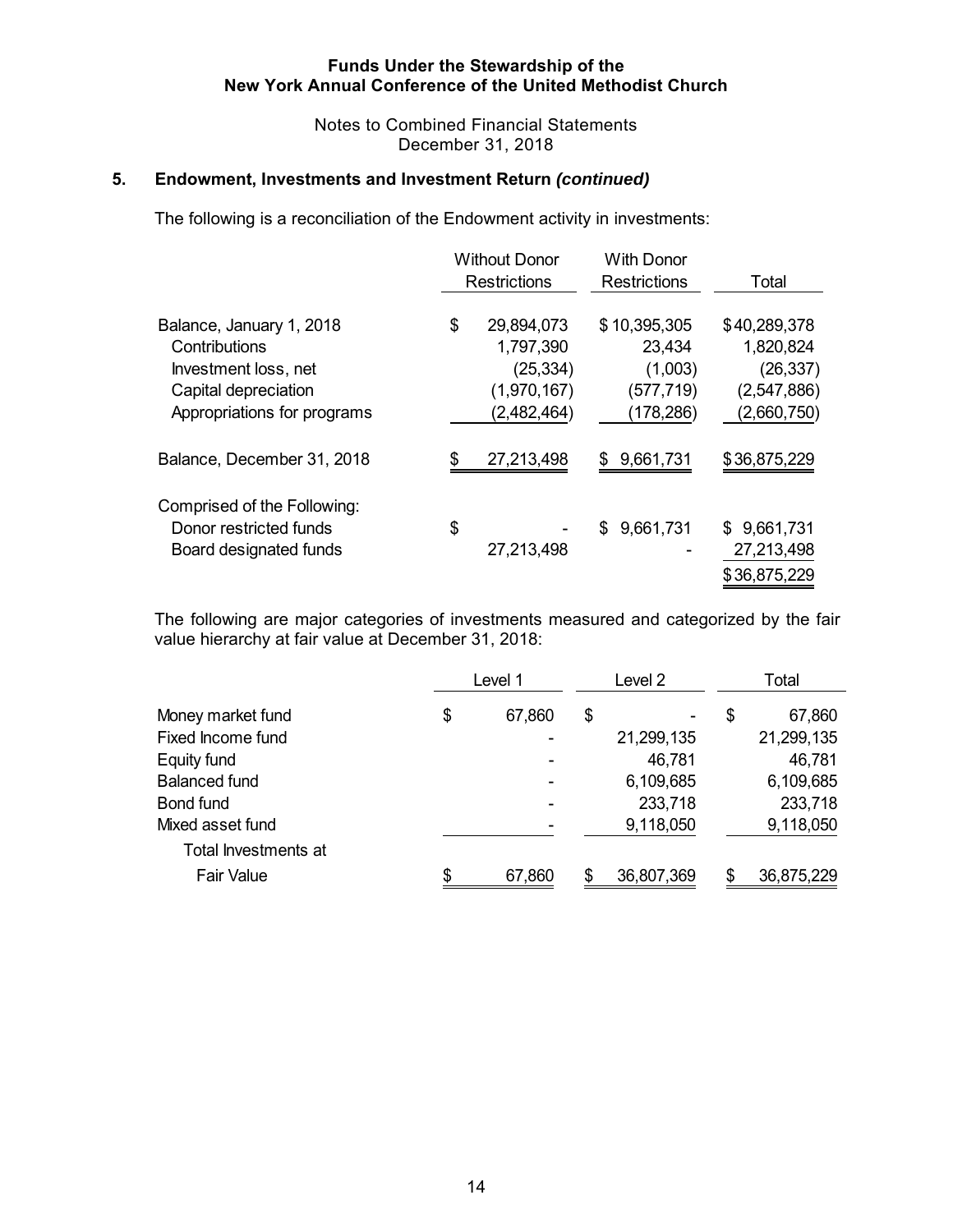Notes to Combined Financial Statements December 31, 2018

# **6. Property and Equipment**

Property and equipment consists of the following at December 31, 2018:

|                              | <b>CCFA</b>  | Board of<br><b>Trustees</b> | Camping<br>Ministry | Total         |
|------------------------------|--------------|-----------------------------|---------------------|---------------|
|                              |              |                             |                     |               |
| <b>Buildings</b>             | \$           | \$                          | \$<br>821,047       | \$<br>821,047 |
| <b>Building improvements</b> |              |                             | 1,277,533           | 1,277,533     |
| District parsonages          |              | 1,379,578                   |                     | 1,379,578     |
| Episcopal residence          |              | 1,046,038                   |                     | 1,046,038     |
| Conference center            |              | 6,998,182                   |                     | 6,998,182     |
| <b>Vehicles</b>              |              |                             | 234,578             | 234,578       |
| Land improvements            |              |                             | 1,285,579           | 1,285,579     |
| Camp property                |              | 182,455                     |                     | 182,455       |
| Furniture and equipment      | 127,162      | 75,146                      | 211,761             | 414,069       |
|                              | 127,162      | 9,681,399                   | 3,830,498           | 13,639,059    |
| Accumulated depreciation     | (116, 735)   | (2,851,503)                 | (1,517,798)         | (4,486,036)   |
|                              | 10,427<br>\$ | 6,829,896<br>\$.            | \$2,312,700         | \$9,153,023   |

Included in property and equipment at December 31, 2018 is equipment under capital lease amounting to \$67,228 with a net book value of \$5,601.

#### **7. Capital Lease Obligations**

The Camping Ministry has entered into agreements to lease two vehicles under capital leases. Payments remaining on the capital leases are due as follows at December 31, 2019:

| 2019                         | \$4,036 |
|------------------------------|---------|
| Amount representing interest | 720     |
|                              | \$4,756 |

#### **8. Loan Payable – United Methodist Development Fund**

The Board of Trustees borrowed \$1,000,000 from the United Methodist Development Fund towards the purchase and renovation of the conference center located in White Plains, New York. This loan is secured by the NYAC's real property. The loan's interest rate is 4.75% per annum and requires monthly payments of principal and interest of \$7,200 through the loan's maturity date of January 2021. Interest expense amounted to \$10,551 for 2018. Aggregate maturities of this obligation at December 31, 2018 are due as follows:

| Year | Amount        |
|------|---------------|
| 2019 | 79,840<br>\$. |
| 2020 | 83,716        |
| 2021 | 17,214        |
|      | 180,770       |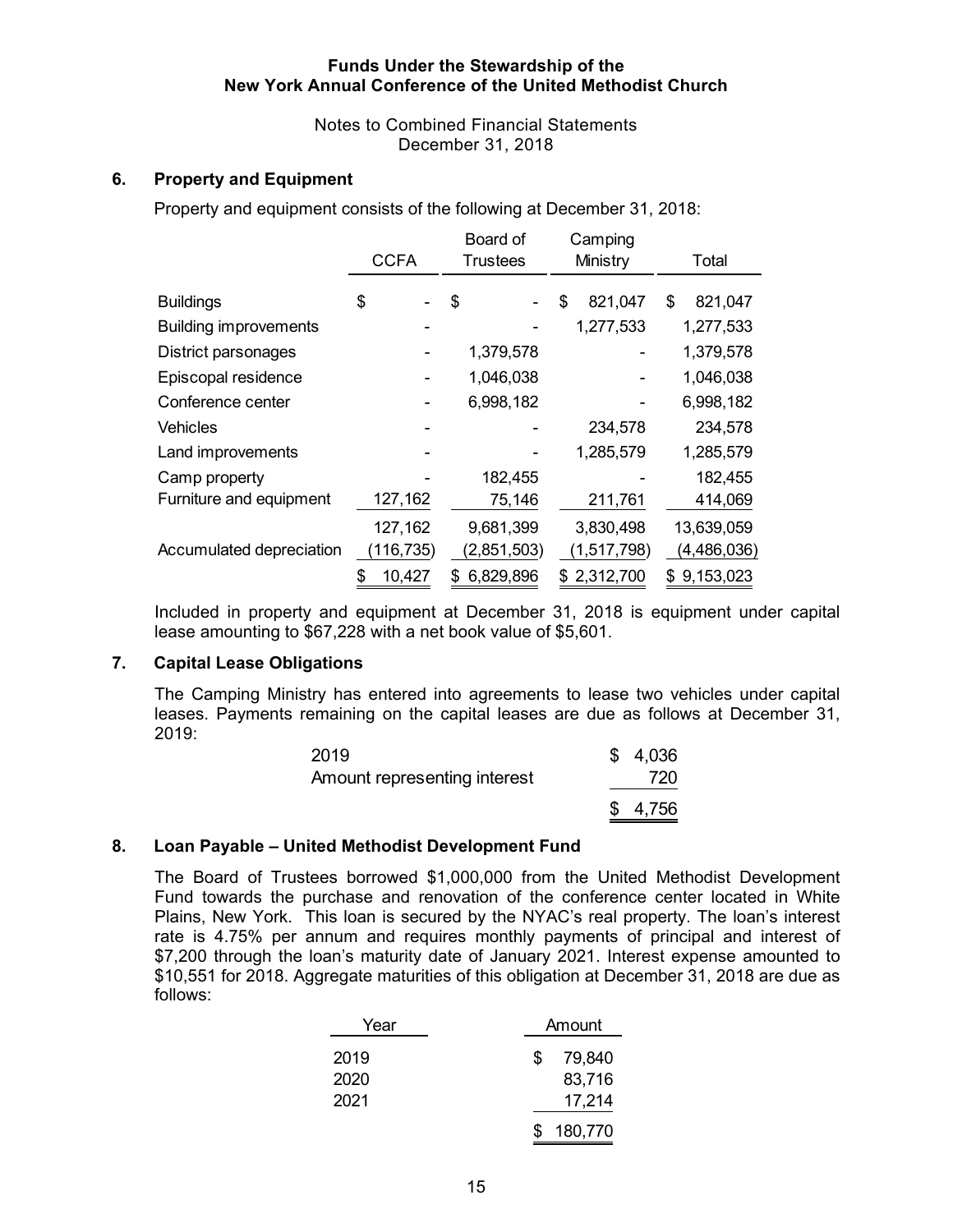Notes to Combined Financial Statements December 31, 2018

# **9. Loan Payable – U.S. Small Business Administration**

 In December 12, 2013, the Camping Ministries obtained a loan from the U.S. Small Business Administration in the amount \$703,200 to repair/replace disaster damaged land improvements. The loan is secured by the Quinipet camp real property. The loan provides for principal and interest at 3% beginning in December 2014 through the loan's maturity in December 2044. Interest expense for 2018 amounted to \$20,029. Aggregate maturities of this obligation at December 31, 2018 are due as follows:

| 2019       | \$<br>17,862 |
|------------|--------------|
| 2020       | 18,398       |
| 2021       | 18,950       |
| 2022       | 19,519       |
| 2023       | 20,105       |
| Thereafter | 535,441      |
|            | 630,275      |

## **10. Retirement Plans**

The NYAC participates in a multiemployer defined benefit pension plan administered by Westpath that covers substantially all UMC clergy. There are three plans under these multiemployer plans which are: 1) Clergy Retirement Security Program ("CRSP"), 2) the Ministerial Pension Plan ("MPP Annuities") and 3) the Pre-1982 Plan. This multiemployer plan is a non-electing church plan under the Internal Revenue Code Sections 414 (e) and 410 (d) and as such is exempt from the minimum funding requirements of ERISA, the Pension Protection Act of 2006, and Internal Revenue Code Sections 412 and 430 through 436. Accordingly, no funding improvement plan or zoning funding requirements apply.

#### **Pre-1982 Plan**

The Pre-1982 Plan covers service prior to 1982. The Pre-1982 Plan provisions specify that the specific benefit levels of the plan are determined by participating plan sponsors at their annual meeting. The NYAC adopted the following benefit levels for 2018:

| Past service rate               | -604 |
|---------------------------------|------|
| Contingent annuitant percentage | 70%  |

As of January 1, 2018, the valuation date, the Pre-1982 Plan had a funded status of 111%. Amortized contributions for 2018 amounted to \$598,958.

#### **MPP Annuities**

The MPP Annuities cover service from 1982 through 2006. As of January 1, 2018, the valuation date, the MPP Annuities plan had a funded status of 108%. Expense for 2018 amounted to \$0.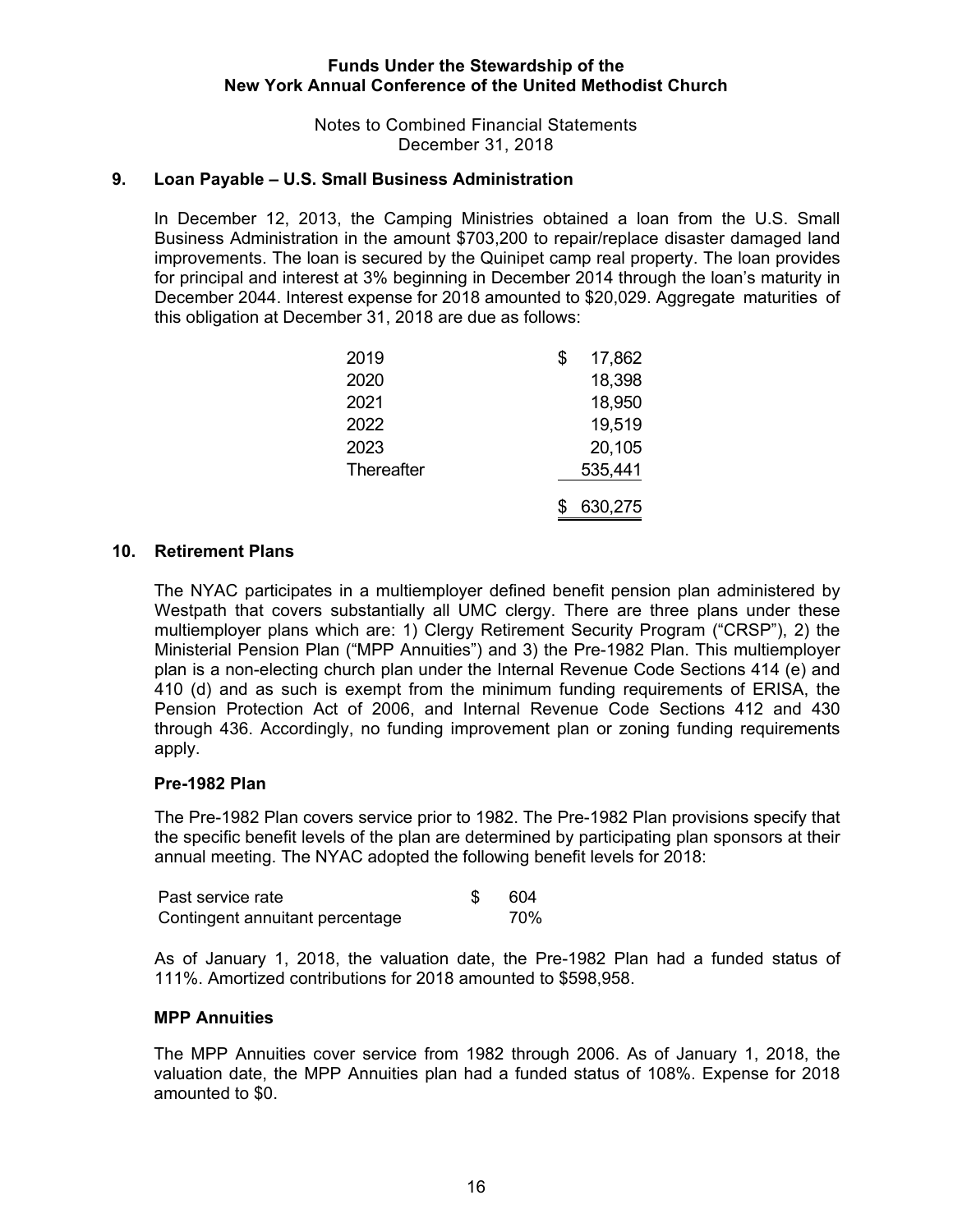Notes to Combined Financial Statements December 31, 2018

# **10. Retirement Plans** *(continued)*

## **CRSP**

The CRSP plan covers service on or after January 1, 2007. The plan has both defined benefit and defined contribution components. As of January 1, 2018, the valuation date, the CRSP plan had a funded status of 109%. The defined benefit and defined contribution for 2018 amounted to \$1,404,167 and \$133,332 respectively.

## **United Methodist Personal Investment Plan ("UMPIP")**

Lay-staff retirement benefits are covered under UMPIP, a 403(b) defined contribution plan. Participation in UMPIP requires each eligible employee to contribute 3% or more of wages to receive a 12% of salary contribution by the NYAC. Expense for 2018 amounted to \$110,835.

# **11. Medical and Health Plan**

The NYAC provides health benefits under a multi-employer plan, HealthFlex, administered by Westpath. HealthFlex provides medical and health benefits for eligible clergy and eligible lay-staff employed by the NYAC.

The cost of participating in HealthFlex is based on a uniform rate determined annually by the NYAC. The NYAC's expense for its clergy and staff in HealthFlex for 2018 was \$540,361.

# **12. Support Services**

CCFA provides payroll processing and administrative services on a reimbursement basis to the Camping and Retreat Ministry, the Episcopal Office, the Board of Trustees and the United Methodist Frontier and Retreat Foundation (the "Frontier Foundation") (an uncombined entity).

#### **13. Pension and Health Benefits Deposit Accounts**

In accordance with a resolution of the NYAC, the Conference Board of Pensions and Health Benefits maintains six accounts with Westpath on behalf of the NYAC for the purpose of funding NYAC's participation in the multiemployer defined benefit plans disclosed in note 10 and the multiemployer medical and health plan disclosed in note 11, as well as the post-retirement health benefits plan disclosed in note 3.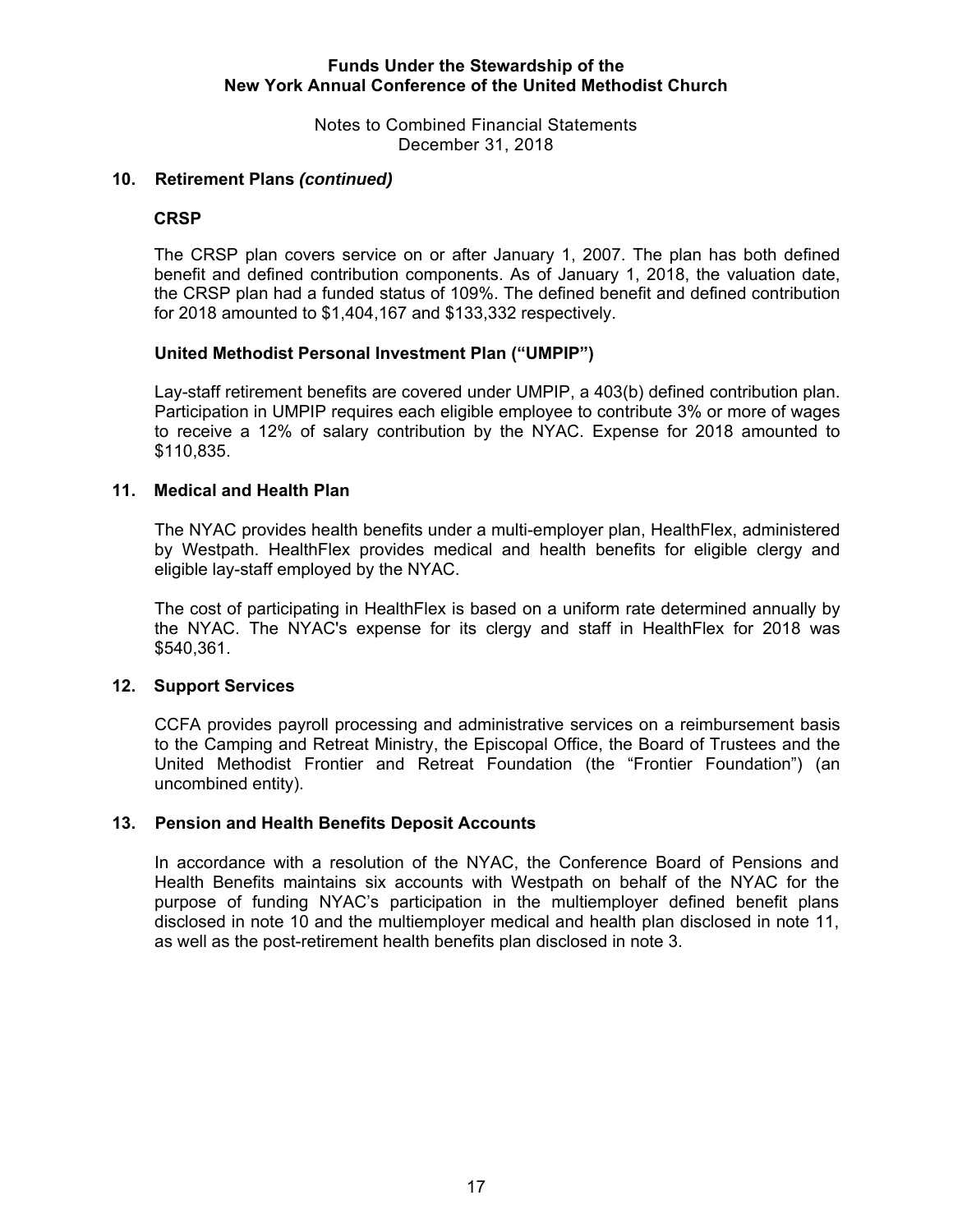Notes to Combined Financial Statements December 31, 2018

## **13. Pension and Health Benefits Deposit Accounts** *(continued)*

As of December 31, 2018, the account balances for the purpose of funding the multiemployer benefit plans were the Integrity in Pensions account of \$676,840 and the Pre-82 pension account \$22,859,854. Pursuant to U.S. GAAP these two accounts are not recorded in the accounts of the NYAC due to them being part of a multiemployer plan disclosed in note 10.

As of December 31, 2018, the Deposit account with a balance of \$2,424 serves as a clearing account through which Healthflex, CRSP and Death and Disability ("CPP") benefit bills are settled with the plan administrator.

As of December 31, 2018, the Retiree HRA Funding account with a balance of \$297,417 serves to fund the postretirement health plan disclosed in note 3.

As of December 31, 2018, the General account with a balance of \$321,697, is used to fund certain wellness initiatives approved by the Conference Board of Pensions and Health Benefits and host seminars for those about to retire for NYAC's participation in the aforementioned multiemployer plans.

As of December 31, 2018, the Health Benefits Reserve account with a balance of \$19,795,651, is used to cover retiree health insurance as well as for CRSP defined benefit receipts and year end payments to the General Board of Pensions and Health Benefits.

# **14. Restrictions and Limitations on Net Assets**

Net assets without donor restrictions are as follows at December 31, 2018:

| Undesignated                     | \$11,352,198 |
|----------------------------------|--------------|
| Board designated endowment funds | 27,213,498   |
|                                  | \$38,565,696 |

The table below presents the net assets released from restrictions and the components of net assets with donor restrictions at December 31, 2018: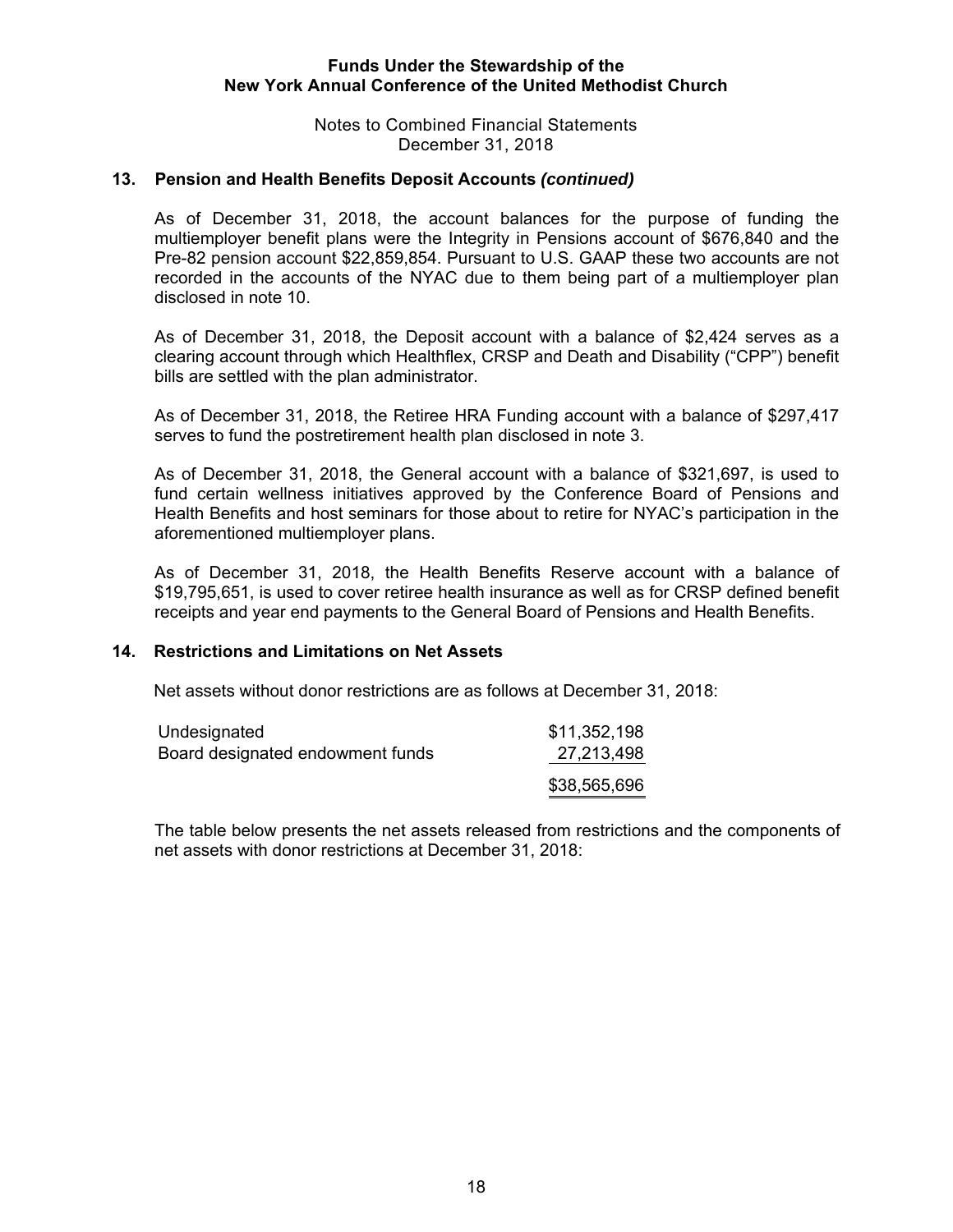Notes to Combined Financial Statements December 31, 2018

# **14. Restrictions and Limitations on Net Assets** *(continued)*

| Fund Description                          | <b>Net Assets</b><br><b>Released From</b><br>Restriction<br>in 2018 |           | <b>Net Assets</b><br><b>With Donor</b><br>Restrictions at<br>December 31, 2018 |  |  |  |
|-------------------------------------------|---------------------------------------------------------------------|-----------|--------------------------------------------------------------------------------|--|--|--|
| <b>Special Funds</b>                      |                                                                     |           |                                                                                |  |  |  |
| Epworth - Camp Capital Fund               | \$<br>43,481                                                        | \$        | 459,730                                                                        |  |  |  |
| Epworth - Other Capital Fund              |                                                                     |           | 331,849                                                                        |  |  |  |
| Groveville Cemetery Fund<br>South Norwalk |                                                                     |           | 4,259                                                                          |  |  |  |
| Young Clergy DAP Fund                     | 29,000                                                              |           | 1,836,913<br>325,205                                                           |  |  |  |
| Parish Development Loan Fund              |                                                                     |           | 602,888                                                                        |  |  |  |
| <b>Permanent Endownment</b>               |                                                                     |           | 18,429                                                                         |  |  |  |
|                                           | 72,481                                                              | 3,579,273 |                                                                                |  |  |  |
| <b>Trust Funds</b>                        |                                                                     |           |                                                                                |  |  |  |
| Aldersgate Church Fund                    | 9,373                                                               |           | 182,311                                                                        |  |  |  |
| <b>Collard Fund</b>                       | 481                                                                 |           | 26,750                                                                         |  |  |  |
| Denver Fund                               | 23,636                                                              |           | 433,892                                                                        |  |  |  |
| Dier Trust Fund                           | 63,852                                                              |           | 4,313,244                                                                      |  |  |  |
| <b>Hess Craryville</b>                    | 60                                                                  |           | 3,351                                                                          |  |  |  |
| <b>Hess Five Points</b>                   | 36                                                                  |           | 2,006                                                                          |  |  |  |
| <b>Hess Fund for National Division</b>    | 457                                                                 |           | 25,446                                                                         |  |  |  |
| Hess Fund for World Division              | 207                                                                 |           | 11,536                                                                         |  |  |  |
| <b>Hess Methodist Hospital</b>            | 148                                                                 |           | 8,258                                                                          |  |  |  |
| Jeffersonville Fund                       | 63                                                                  |           | 3,514                                                                          |  |  |  |
| Shauman Fund                              | 1,000                                                               |           | 36,975                                                                         |  |  |  |
| <b>Williams Fund</b>                      | 6,492                                                               |           | 141,690                                                                        |  |  |  |
|                                           | 105,805                                                             |           | 5,188,973                                                                      |  |  |  |
| <b>General Camping Programs</b>           | 19,876                                                              |           | 212,445                                                                        |  |  |  |
| Quinipet Camp Program                     |                                                                     |           | 15,898                                                                         |  |  |  |
|                                           | 19,876                                                              |           | 228,343                                                                        |  |  |  |
| <b>Conference Programs</b>                | 6,430,531                                                           |           | 306,170                                                                        |  |  |  |
|                                           | \$<br>6,628,693                                                     | \$        | 9,302,759                                                                      |  |  |  |

# **15. Gain on Sale of Properties**

In 2018, the NYAC sold various church properties, resulting in a gain totaling \$12,779. This amount is included in the combined statement of activities.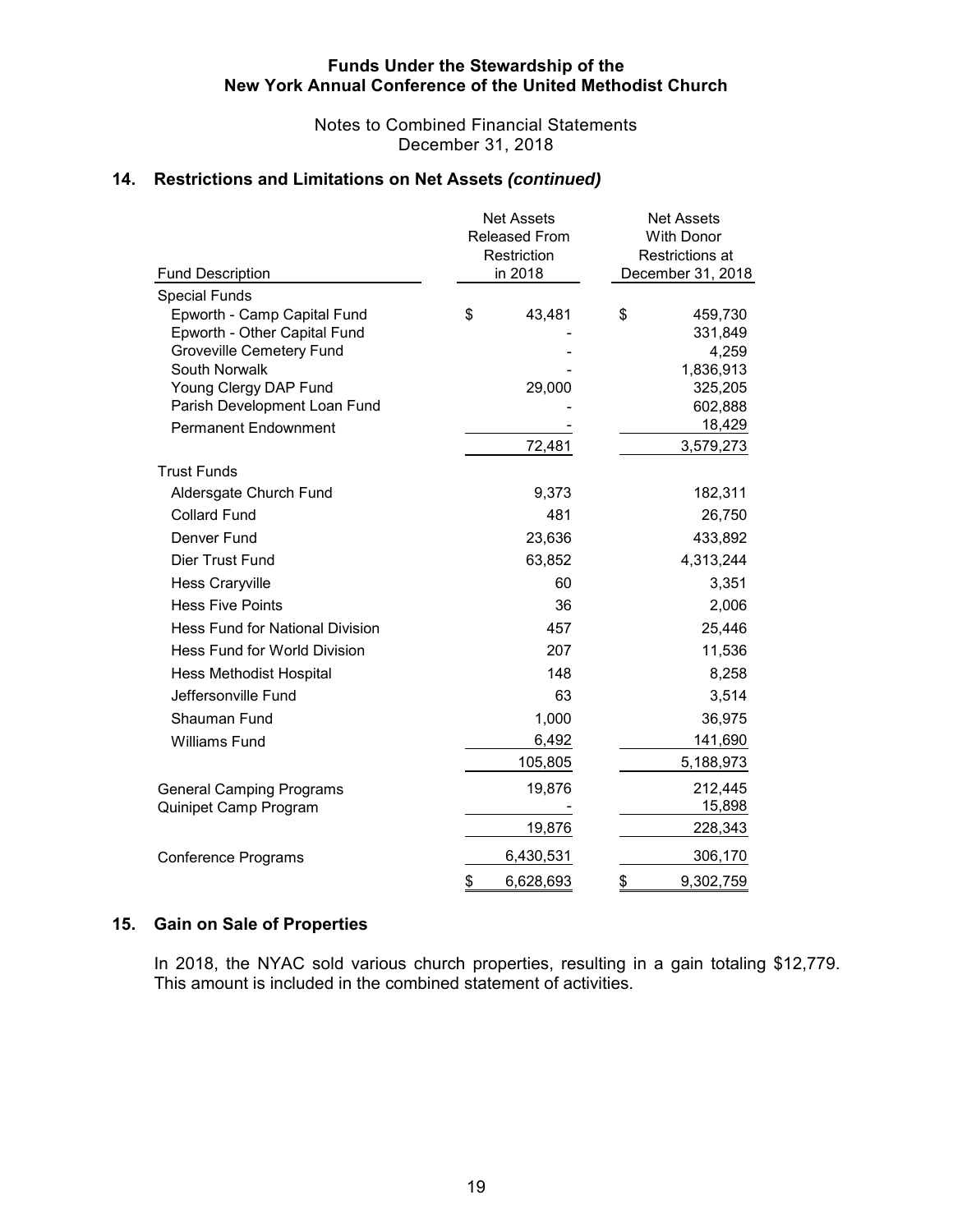Notes to Combined Financial Statements December 31, 2018

# **16. Concentrations of Credit Risk**

Financial instruments, which potentially subject the NYAC to concentrations of credit risk consist primarily of cash and cash equivalents, investments and receivables. At times, the NYAC maintains balances with banking institutions that exceed the Federal Deposit Insurance Corporation's ("FDIC") insurable limit. Investments are diversified to reduce concentrations so that there is no significant concentration of credit risk. The NYAC's receivables are primarily from its member churches. The NYAC believes that no significant concentrations of credit risk exist with respect to its cash and cash equivalents, investments and receivables. At December 31, 2018 approximately \$1,788,000 of cash was maintained with institutions in excess of FDIC limits.

## **17. Operating Lease Commitments**

The NYAC leases office equipment, telecommunications equipment and software under various commercial operating leases with equipment suppliers or commercial leasing companies. Rent expense for 2018 was \$141,689. Aggregate minimum annual rental payments at December 31, 2018 are payable as follows:

| 2019       | \$. | 129,022 |
|------------|-----|---------|
| 2020       |     | 45,375  |
| 2021       |     | 26,459  |
| 2022       |     | 15,666  |
| Thereafter |     | 5,292   |
|            | SS. | 221,814 |

#### **18. Availability of Financial Assets**

The following reflects the NYAC's financial assets as of the combined statement of financial position date, reduced by amounts not available for general use within one year of the combined statement of financial position date because of contractual, donorimposed restrictions or internal designations. Amounts not available include amounts set aside for long-term investing in the operating and capital reserves that could be drawn upon if the governing board approves that action.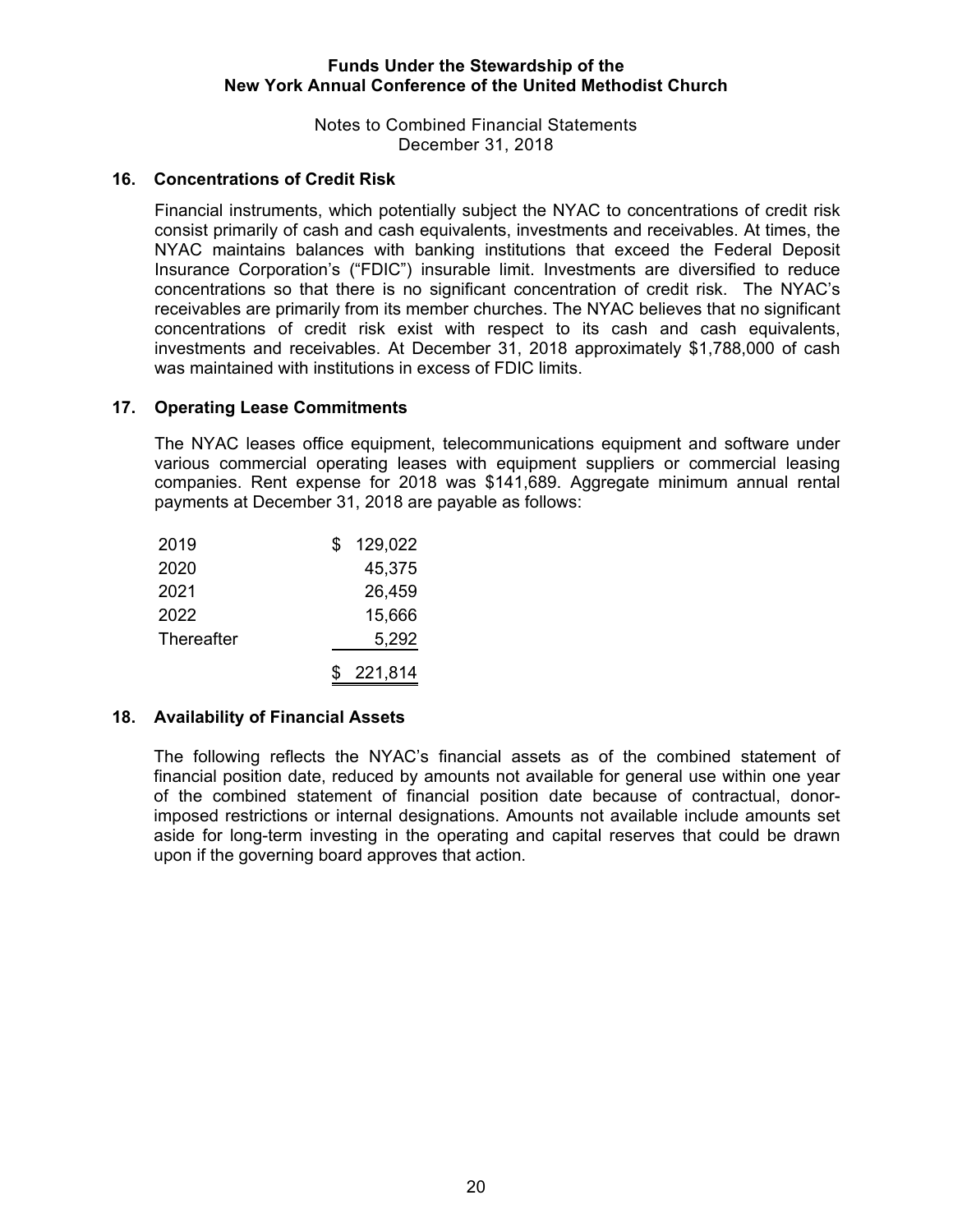Notes to Combined Financial Statements December 31, 2018

# **18. Availability of Financial Assets** *(continued)*

NYAC's financial assets available within one year of the combined statement of financial position date for general expenditure are as follows:

|                                                             | 2018            |
|-------------------------------------------------------------|-----------------|
| <b>Financial Assets:</b>                                    |                 |
| Cash                                                        | \$<br>2,623,930 |
| Investments                                                 | 36,875,229      |
| Receivables                                                 | 1,533,082       |
| <b>Total Financial assets</b>                               | 41,032,241      |
| Less:                                                       |                 |
| Receivables scheduled to be collected in more than one year | (1, 354, 357)   |
| Net assets with donor restrictions                          | (9,302,759)     |
| Board designated endowment funds                            | (27,213,498)    |
| Financial assets available to meet cash needs for           |                 |
| general expenditures within one year                        | \$<br>3,161,627 |

The NYAC has an operating reserve included in the combined statement of financial position with a balance of approximately \$3 million at December 31, 2018. This is a governing board-designated reserve with the objective of setting funds aside to be drawn up on the event of a financial distress or an immediate liquidity need resulting from events outside the typical life cycle of converting financial assets to cash or settling financial liabilities. The NYAC's target for this reserve is a total of 50% of the NYAC annual budget, which was suggested by GCFA. The operating reserve funds are held in fossil free investments in Wespath.

# **19. Contingencies**

The NYAC is involved in litigation arising in the normal course of business. Management estimates that the ultimate resolution of these matters will not be material to the NYAC's financial position.

#### **20. Restatement of Prior Period Combined Financial Statements**

As a result of an understatement of prior year investments and an overstatement of prior year loan payable, the NYAC has restated its opening net assets as previously reported in the combined financial statements for the year ended December 31, 2017. This resulted in a change in the prior year net assets of \$22,193,098.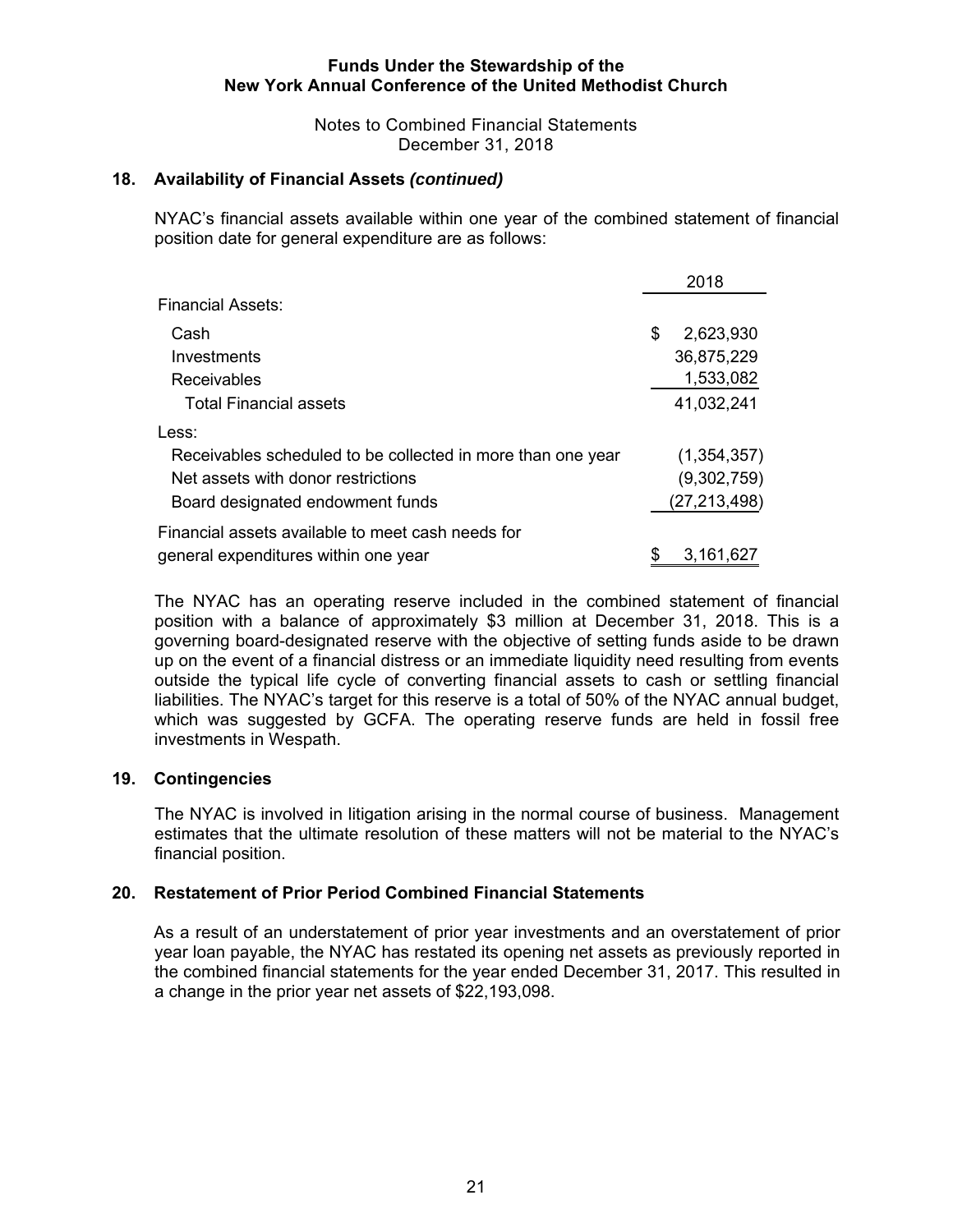Notes to Combined Financial Statements December 31, 2018

# **20. Restatement of Prior Period Combined Financial Statements** *(continued)*

The following is a summary of the line items from the 2017 statements of financial position that were restated:

|                                                                    | As previously<br>Reported | Adjustment   | As Restated  |
|--------------------------------------------------------------------|---------------------------|--------------|--------------|
| Investments                                                        | \$18,396,814              | \$21,873,181 | \$40,269,995 |
| Loan Payable - Conference Board of<br>Pensions and Health Benefits | (319.917)                 | 319.917      |              |

\* \* \* \* \*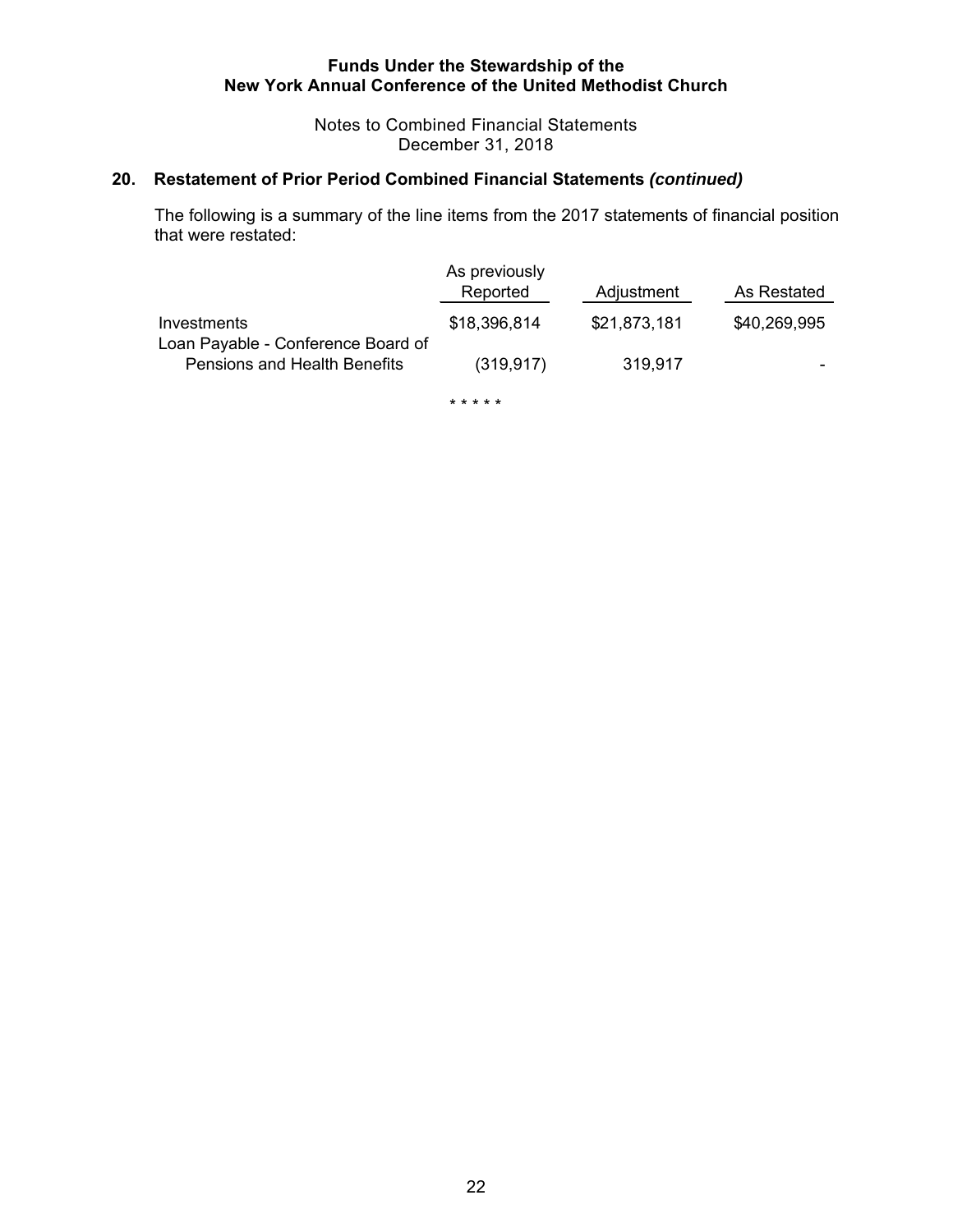Supplemental Information

December 31, 2018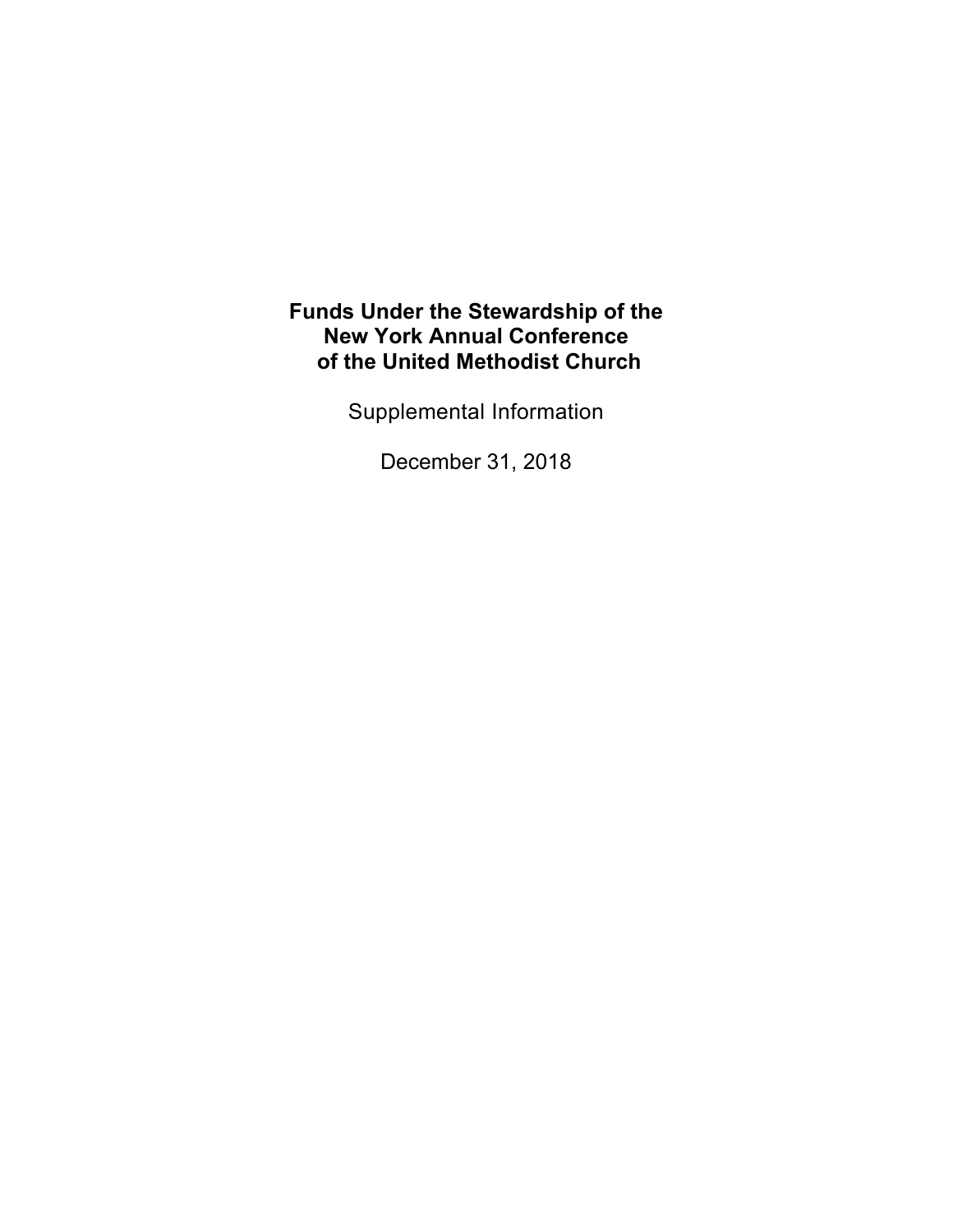Combining Schedule of Financial Position December 31, 2018

(with comparative amounts at December 31, 2017)

|                                                       |                  |           | Board of        | Camping  |             |           |            |                | Eliminating<br><b>Entries</b> | 2018      |            |          | 2017       |
|-------------------------------------------------------|------------------|-----------|-----------------|----------|-------------|-----------|------------|----------------|-------------------------------|-----------|------------|----------|------------|
|                                                       | <b>CCFA</b>      |           | <b>Trustees</b> | Ministry |             | Sub-Total |            | Debit (Credit) |                               | Combined  |            | Combined |            |
| <b>ASSETS</b>                                         |                  |           |                 |          |             |           |            |                |                               |           |            |          |            |
| Cash and cash equivalents                             | \$<br>2,514,783  | \$        |                 |          | 109,147     | \$        | 2,623,930  | \$             |                               | \$        | 2,623,930  | \$       | 3,322,389  |
| Investments                                           | 25,730,884       |           | 10,856,955      |          | 287,390     |           | 36,875,229 |                |                               |           | 36,875,229 |          | 40,269,995 |
| Church apportionments receivable                      | 84,301           |           |                 |          |             |           | 84,301     |                |                               |           | 84,301     |          | 134,960    |
| Accounts receivable, net                              | 38,090           |           |                 |          | 6,333       |           | 44,423     |                |                               |           | 44,423     |          | 117,591    |
| Prepaid expenses and other assets                     | 316,864          |           | 20,000          |          | 6,897       |           | 343,761    |                |                               |           | 343,761    |          | 289,861    |
| Parish development loans receivable, net              | 1,404,358        |           |                 |          |             |           | 1,404,358  |                |                               |           | 1,404,358  |          | 1,246,724  |
| Due from the Camping Ministry                         | 268,242          |           |                 |          |             |           | 268,242    |                | (268, 242)                    |           |            |          |            |
| Due from the Board of Trustees                        | 1,434,396        |           |                 |          |             |           | 1,434,396  |                | (1,434,396)                   |           |            |          |            |
| Property and equipment, net                           | 10,427           | 6,829,896 |                 |          | 2,312,700   | 9,153,023 |            |                |                               | 9,153,023 |            |          | 9,539,937  |
|                                                       | 31,802,345       | \$.       | 17,706,851      |          | \$2,722,467 |           | 52,231,663 | \$             | (1,702,638)                   | \$        | 50,529,025 |          | 54,921,457 |
| <b>LIABILITIES AND NET ASSETS</b>                     |                  |           |                 |          |             |           |            |                |                               |           |            |          |            |
| Liabilities                                           |                  |           |                 |          |             |           |            |                |                               |           |            |          |            |
| Church apportionments designated for future periods   | \$<br>181.118    | \$        |                 | \$       |             | \$        | 181.118    | \$             | ٠                             | \$        | 181.118    | \$       | 140,288    |
| Accounts payable and accrued expenses                 | 1,575,289        |           |                 |          | 36,668      |           | 1,611,957  |                |                               |           | 1,611,957  |          | 1,536,188  |
| Capital lease obligations                             |                  |           |                 |          | 4,756       |           | 4,756      |                |                               |           | 4,756      |          | 16,326     |
| Deferred revenue                                      |                  |           |                 |          | 51,694      |           | 51,694     |                |                               |           | 51,694     |          | 42,999     |
| Due to CCFA                                           |                  |           | 1,434,396       |          | 268,242     |           | 1,702,638  |                | (1,702,638)                   |           |            |          |            |
| Loan payable - United Methodist Development Fund      |                  |           | 180,770         |          |             |           | 180,770    |                |                               |           | 180,770    |          | 256,620    |
| Mortgage payable - U.S. Small Business Administration |                  |           |                 |          | 630,275     |           | 630,275    |                |                               |           | 630,275    |          | 648,465    |
| <b>Total Liabilities</b>                              | 1,756,407        |           | 1,615,166       |          | 991,635     |           | 4,363,208  |                | (1,702,638)                   |           | 2,660,570  |          | 2,640,886  |
| <b>Net Assets</b>                                     |                  |           |                 |          |             |           |            |                |                               |           |            |          |            |
| Without donor restrictions                            | 27,343,350       |           | 9,718,497       |          | 1,503,849   |           | 38,565,696 |                |                               |           | 38,565,696 |          | 41,775,005 |
| With donor restrictions                               | 2,702,588        |           | 6,373,188       |          | 226,983     |           | 9,302,759  |                |                               |           | 9,302,759  |          | 10,505,566 |
| <b>Total Net Assets</b>                               | 30,045,938       |           | 16,091,685      |          | 1,730,832   |           | 47,868,455 |                |                               |           | 47,868,455 |          | 52,280,571 |
|                                                       | \$<br>31,802,345 | \$.       | 17,706,851      | \$       | 2.722.467   | \$        | 52,231,663 | \$             | (1,702,638)                   | \$        | 50,529,025 | \$.      | 54,921,457 |